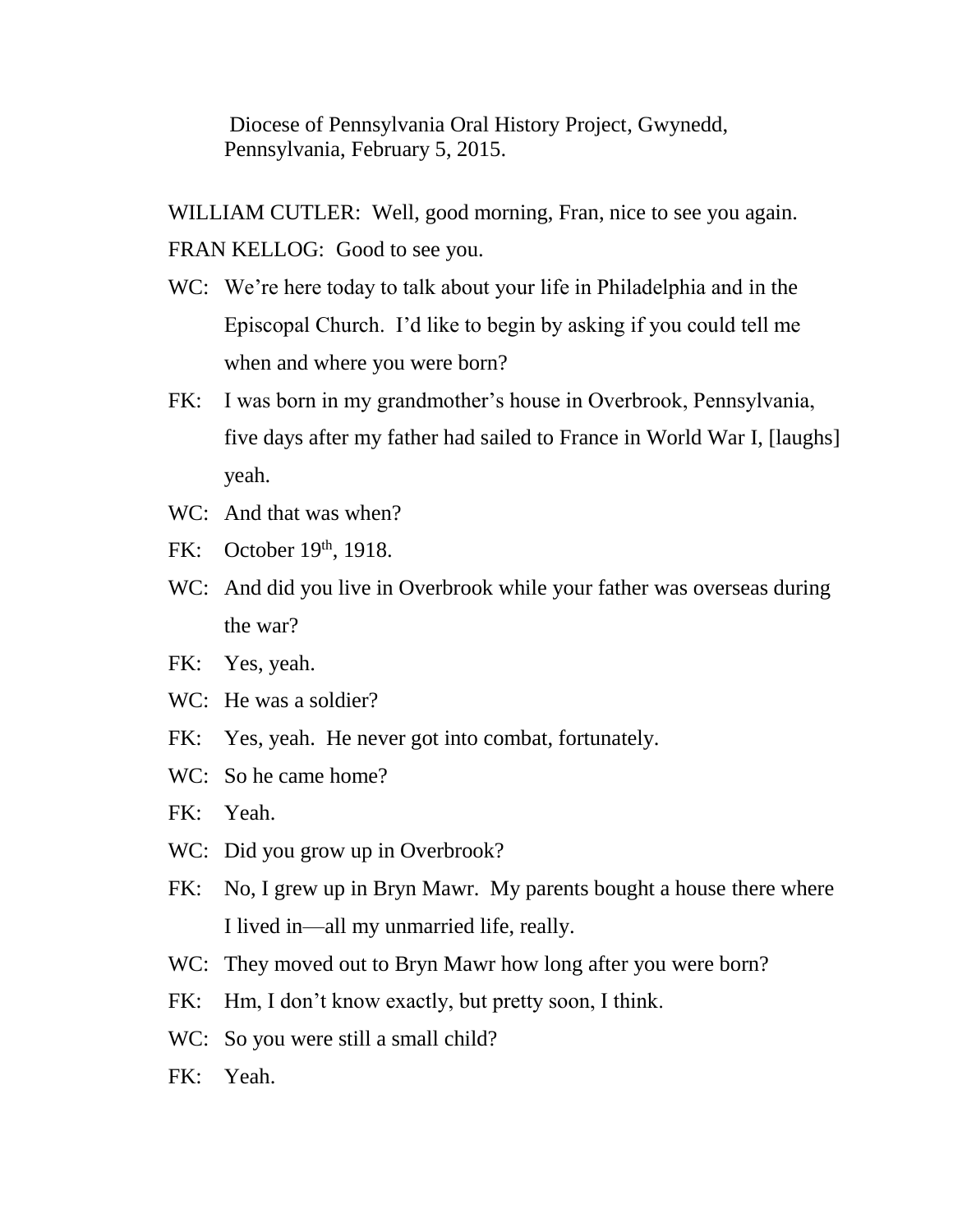- WC: What did your dad do?
- FK: He was a lawyer.
- WC: Did he work in Philadelphia?
- FK: Yes, he did. My father was a very shy man, and I think probably a very good lawyer. He did mostly estates and wills, and that kind of thing. And some of his contemporaries became partners, and he didn't, which upset him, unfortunately, so that he left the firm.
- WC: Which firm was that?
- FK: It was Morgan, Lewis, and Bockius.
- WC: The same one that your husband worked for?
- FK: Yes, yes. And he had a friend who asked him to come and work with him, who had a very large estate he was settling and that he needed help on it, and my father worked with him on that for a long time.
- WC: What was your maiden name?
- FK: Perkins.
- WC: Perkins. So your father was—?
- FK: Charles Perkins.
- WC: Charles Perkins. Where did you go to school?
- FK: I went to Shipley, and then I—let's see, how old was I? I was quite young one summer, when I got a very serious kidney infection, which I did recover from, but my family doctor told my mother that if I got a cold it might go to my kidneys and I might die, and my mother was always very concerned about health issues with her children. So I was sent to Augusta, Georgia, with a nurse, to spend the winter, and I wasn't allowed to play with other children or anything. I have many memories of that. It wasn't a very happy time.
- WC: How old were you roughly at that point?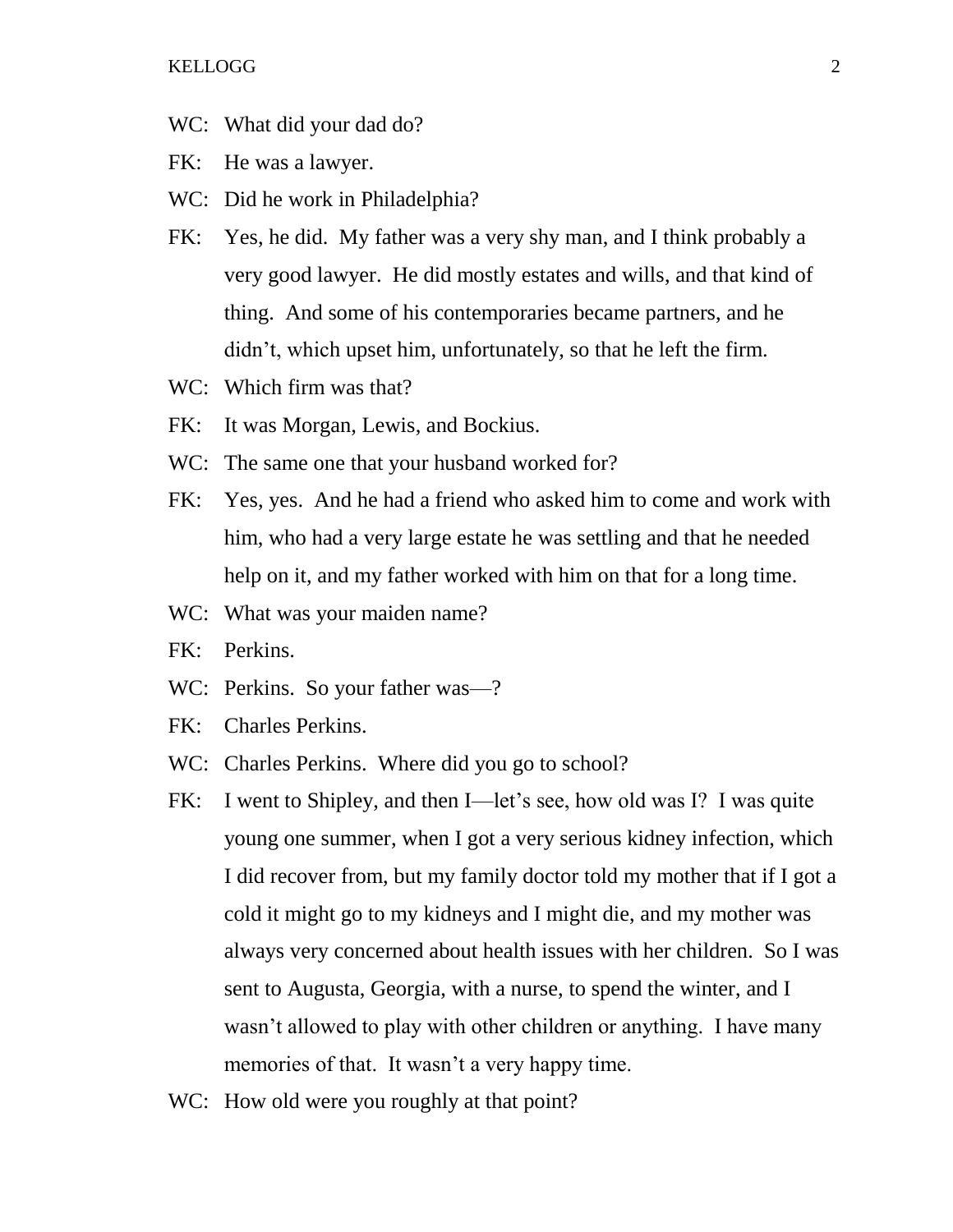- FK: I think I was about eight or nine.
- WC: Eight or nine.
- FK: Yeah.
- WC: So you had to spend a whole winter away from your family?
- FK: Yeah.
- WC: That must have been—
- FK: I think I stayed [home] through Christmas and then went down, yeah.
- WC: Well, you told me before you also went to Garrison Forest [School]?
- FK: Yes. But before that, I came home after being in Georgia and had a tutor at home who didn't [laughs]—I don't think she was very good. I think she was a woman who, of course, it was during the Depression, who needed to earn some money, a widow. And all I can remember her doing with me is having me learn Lewis Carroll poems. [Laughs]
- WC: Now, Shipley was all girls at that time.
- FK: It was, yeah.
- WC: It still is, if I'm not mistaken.
- FK: No it isn't; it lets boys in. It's co-ed now.
- WC: I guess it's Agnes Irwin that's remained ...
- FK: I think it probably is, yeah.
- WC: And Garrison Forest, was that-?
- FK: That was a day and boarding school.
- WC: Co-ed, or—?
- FK: No, all girls.
- WC: All girls.
- FK: I think it probably still is, yeah.
- WC: Did your parents feel it was a good thing for you to go to a single-sex school?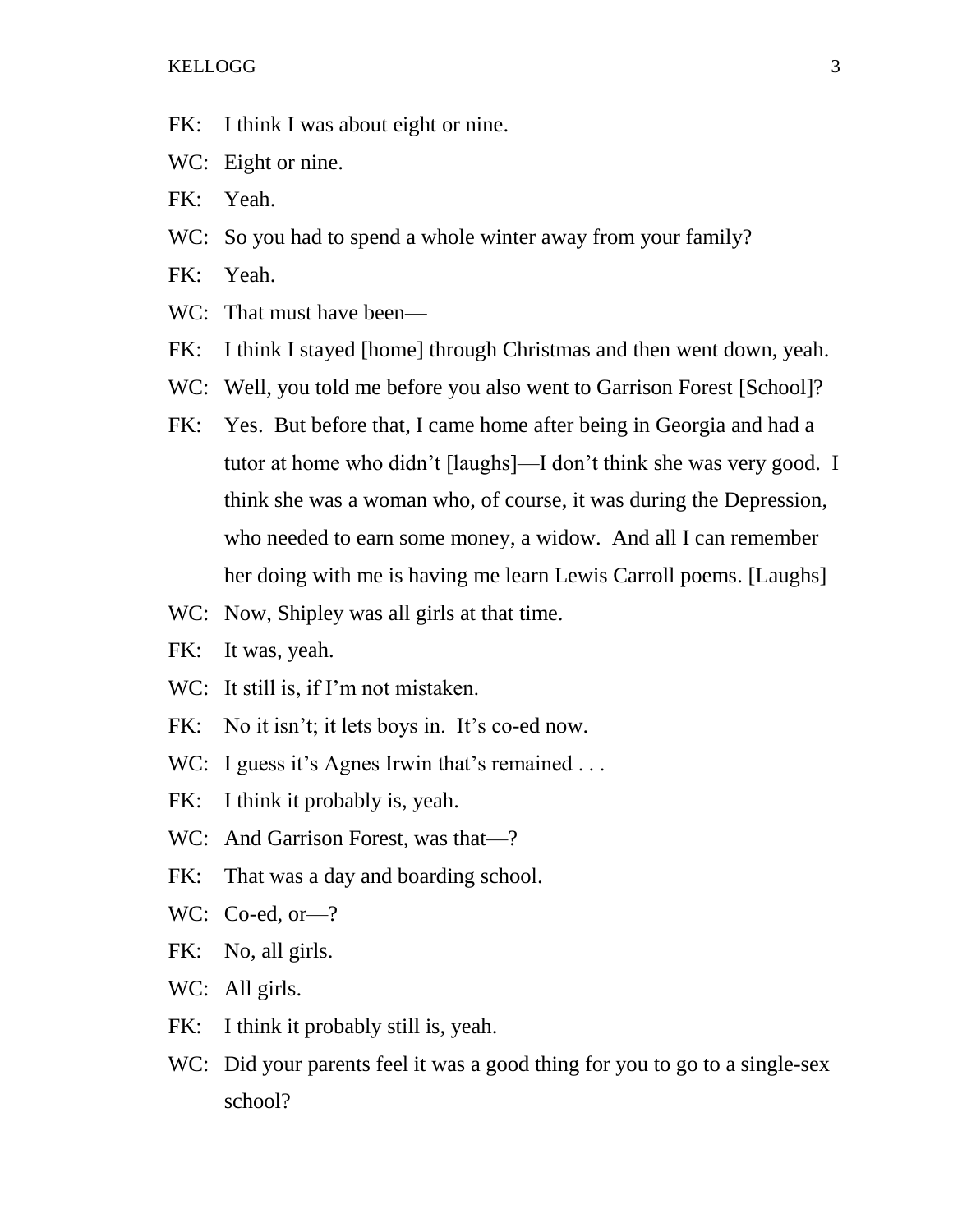- FK: Yes, and I think my parents must have talked to the heads of the school. It wasn't a very well-known school in those days, and oh, I was very horsey, I think. I had my own horse, and [at] Garrison Forest, you could have your own horse there at school.
- WC: Did you board?
- FK: I boarded and had my horse there, and fox hunted.
- WC: Is that right?
- FK: Yeah. [Laughs] And I think my parents must have said, "Well, just keep Frances there, even though she's not doing very well," which really was pretty terrible.
- WC: Now, you would have graduated from Garrison Forest sometime in the late 1930s, is that right?
- FK: Yes, I think it was '37, but I didn't actually graduate because I hadn't done all of the academic studies.
- WC: So when you left Garrison Forest, what did you do then?
- FK: I came home, and came out.
- WC: Did you have a coming out party?
- FK: Yes. Something that was expected, and I did not enjoy at all—but, anyway. [Laughs]
- WC: Was it downtown at one of the big hotels?
- FK: No, I had a tea—
- WC: A tea.
- FK: —in my parents' home in Bryn Mawr. And then I remember several parties. My aunt and uncle gave me a dinner dance, which was downtown, the Bellevue, I think. [Laughs]
- WC: Debutantes are still around, but they are—
- FK: Oh, that was a terrible thing. [Laughs]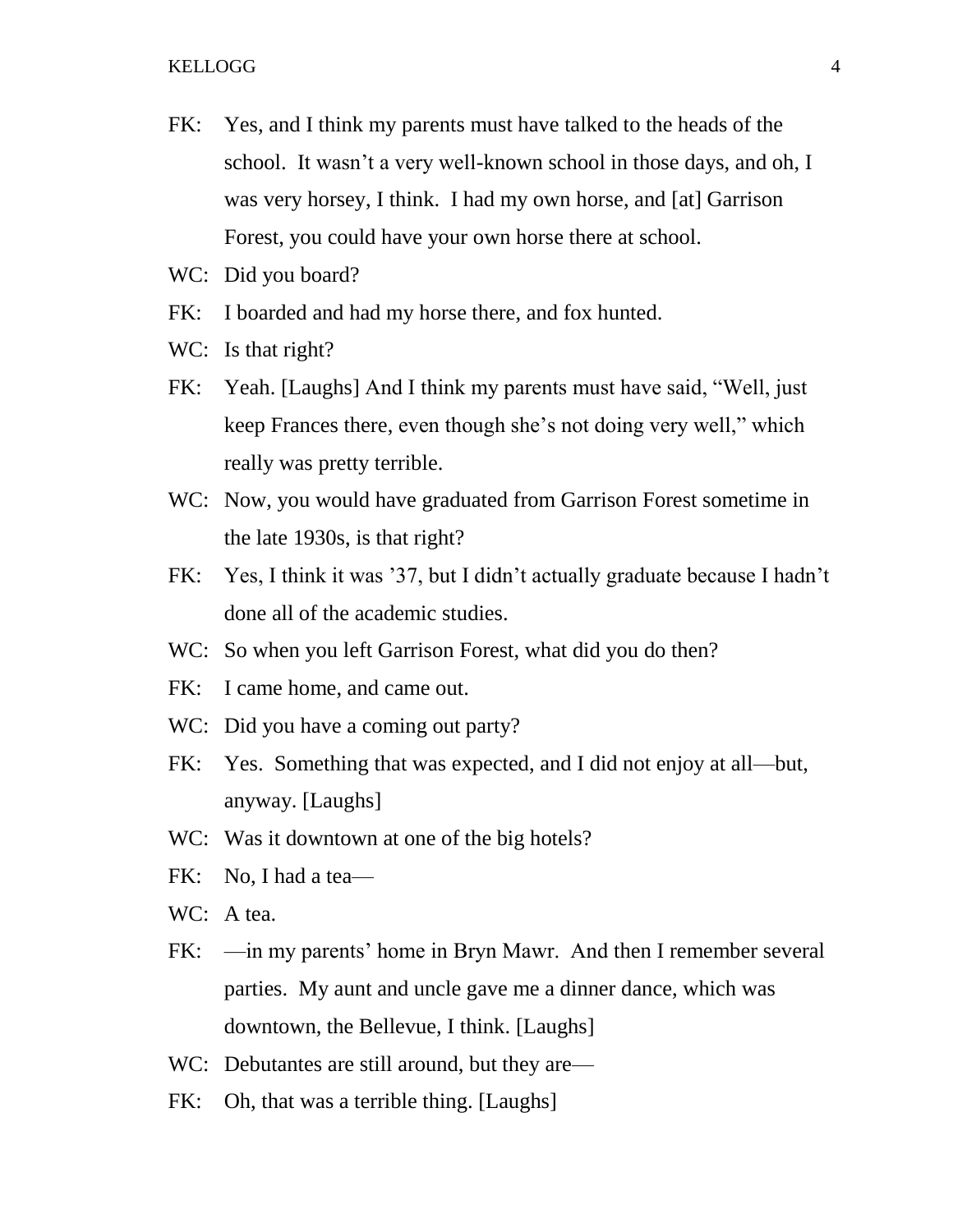- WC: Why do you say that?
- FK: Oh, well, when I got on to my later life, I began knowing more about the rest of the world [laughs], and it's such a specialized part of the world. It's not—
- WC: So that experience was a sheltering one, that kept you from interacting with a larger—?
- FK: Yes, it was.
- WC: So, after your coming out, did you go to work, or did you stay home?
- FK: I stayed at home. My mother expected me to do volunteer work, and I do remember volunteering at the thrift shop at Bryn Mawr Hospital. I don't remember just how, but I did. I think I used to help bring things to the thrift shop to be sold, and I don't remember details at this point.
- WC: Were your parents observant religiously? Did they go to church?
- FK: They went to church, as most of their generation did, faithfully. But I don't know how much they were really involved in the church. They went every Sunday.
- WC: To the Episcopal Church?
- FK: Yeah.
- WC: To Redeemer in Bryn Mawr?
- FK: Yeah.
- WC: And you went with them?
- FK: Yes, yeah. And somewhere along the line I got involved with the Women's Auxiliary. [Laughs]
- WC: At the church?
- FK: Yes, yeah.
- WC: Tell me about that a little bit?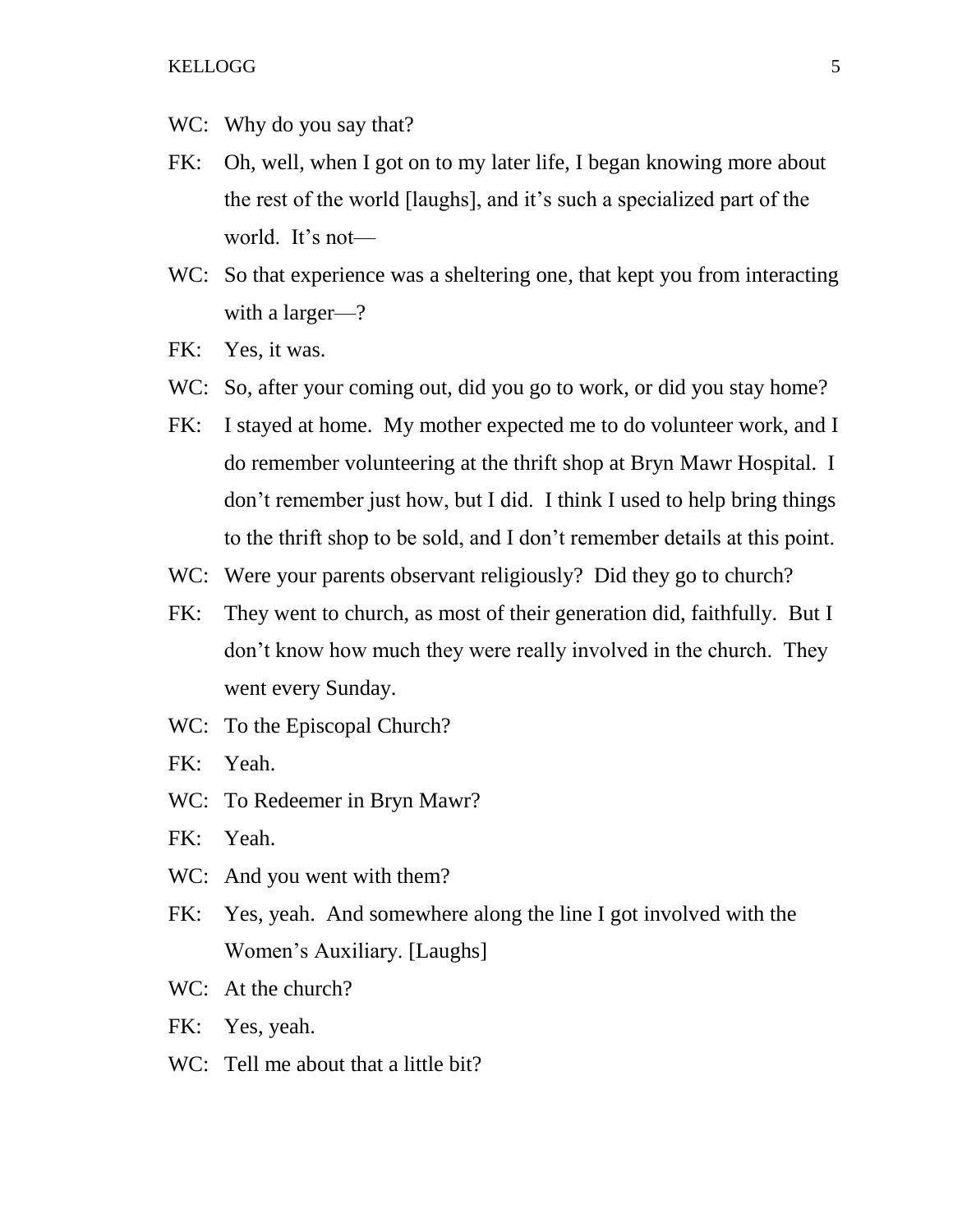### KELLOGG<sup>6</sup> 6

- FK: I don't remember too much about it in the beginning. I do remember Paul Washington coming out and speaking to us.
- WC: In the thirties, or later?
- FK: I think it may have been in the thirties. And that had quite an impact on me, I think, because he was very angry. And I got to know him really very well later.
- WC: We'll talk about that some more in a minute, but let's talk about your wartime experience. You told me in our last meeting that you went into the Women's Army Auxiliary Corps?
- FK: Yes. I'd worked as a volunteer in the information center in Philadelphia, which was plotting airplane flights. And then they recruited people from there for the Women's Army Auxiliary Corps, and I signed up and went to Sault Ste. Marie, Michigan, where we did the same kind of work, pretty much.
- WC: Mm-hm. How long were you there?
- FK: I think I was there for a year. I became—I guess it was while I was there I became the sergeant, a buck sergeant. [Laughs] Now that was great, sergeant.
- WC: You were promoted, in other words?
- FK: Yes, yeah. That was quite an education there, because I was thrown in with all kinds of women. We lived in barracks.
- WC: So this was a contrast to the sheltered life that you had lived in Bryn Mawr?
- FK: [Laughs] Very much so.
- WC: What kinds of women did you encounter? Do you have any memories of those days?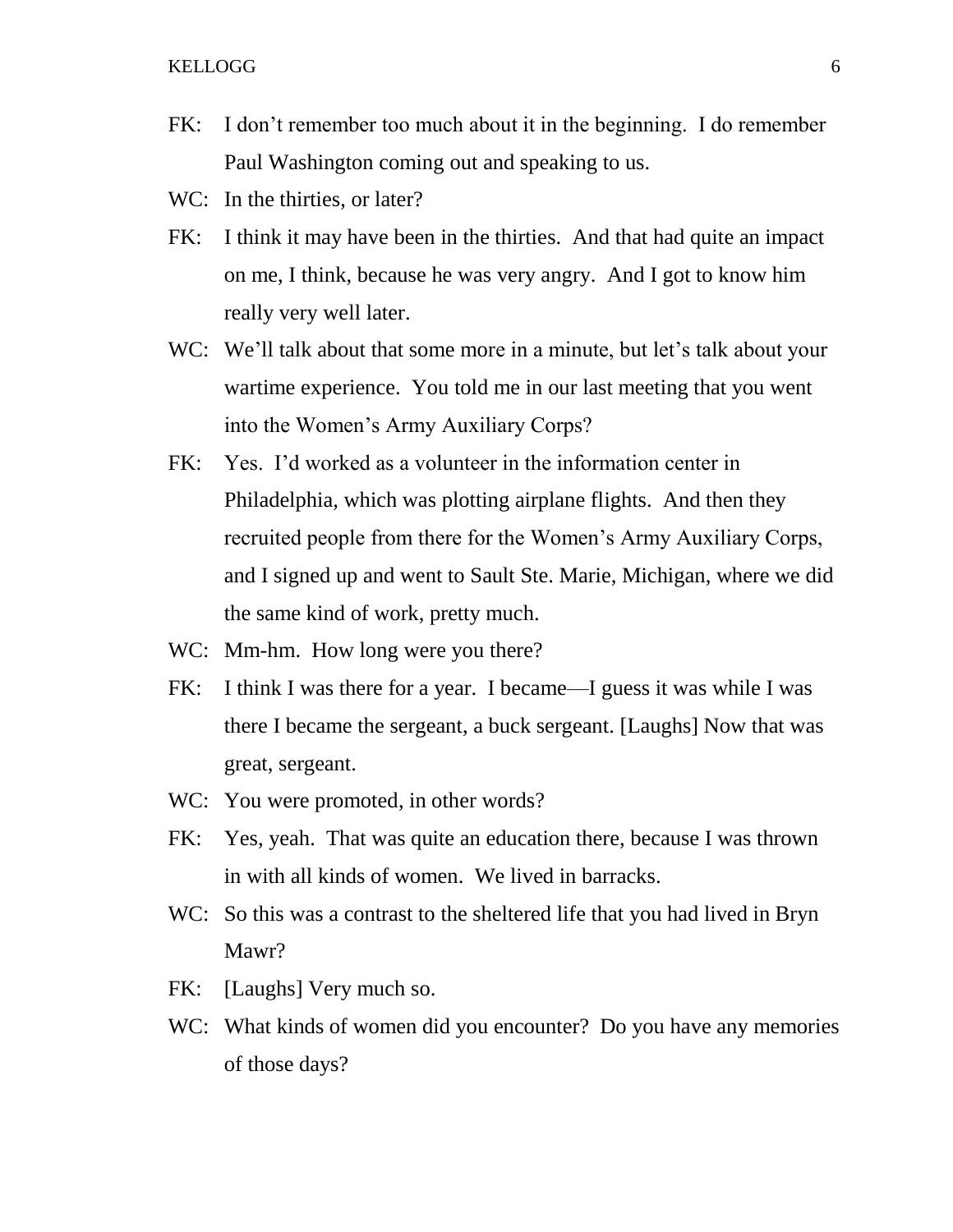- FK: Yes, I do. One of the women that volunteered as I did, I had known since I was a child. Our parents were friends, and we were together the whole time, which was really nice. We could kind of get together and talk about things, and it was good. And I made some good friends there, from different backgrounds. One of the best friends I made, I guess she was engaged, or certainly in love with and eventually married a man who was in the service, and he wanted, and did end up becoming an Episcopal priest. But she came from a very different background than I did. It was good, I learned a lot.
- WC: As I recall, you didn't go just to Michigan, you went elsewhere in your career?
- FK: Yes, we went from there to Florida, Tampa, Florida, where we were for a year. I worked in an office doing, oh, typing, I don't remember just what. I had learned how to type. And I had a bicycle there, and I used to bicycle from the barracks to where I worked, getting whistles along the way. [Laughs]
- WC: How did you feel about that? Did it make you feel good, or—?
- FK: Well, I don't know, I just ignored it. [Laughs]
- WC: Ignored it. Then you went out to the West Coast? Can you tell me about that?
- FK: Yes, a smaller group of the original group went by train to Fresno, California.
- WC: And you were doing the same work?
- FK: Yes. I was working in an office, yeah, with G.I.s, and living in a barracks.
- WC: Were you attracted to any of the G.I.s? Were they coming around and rapping on your door?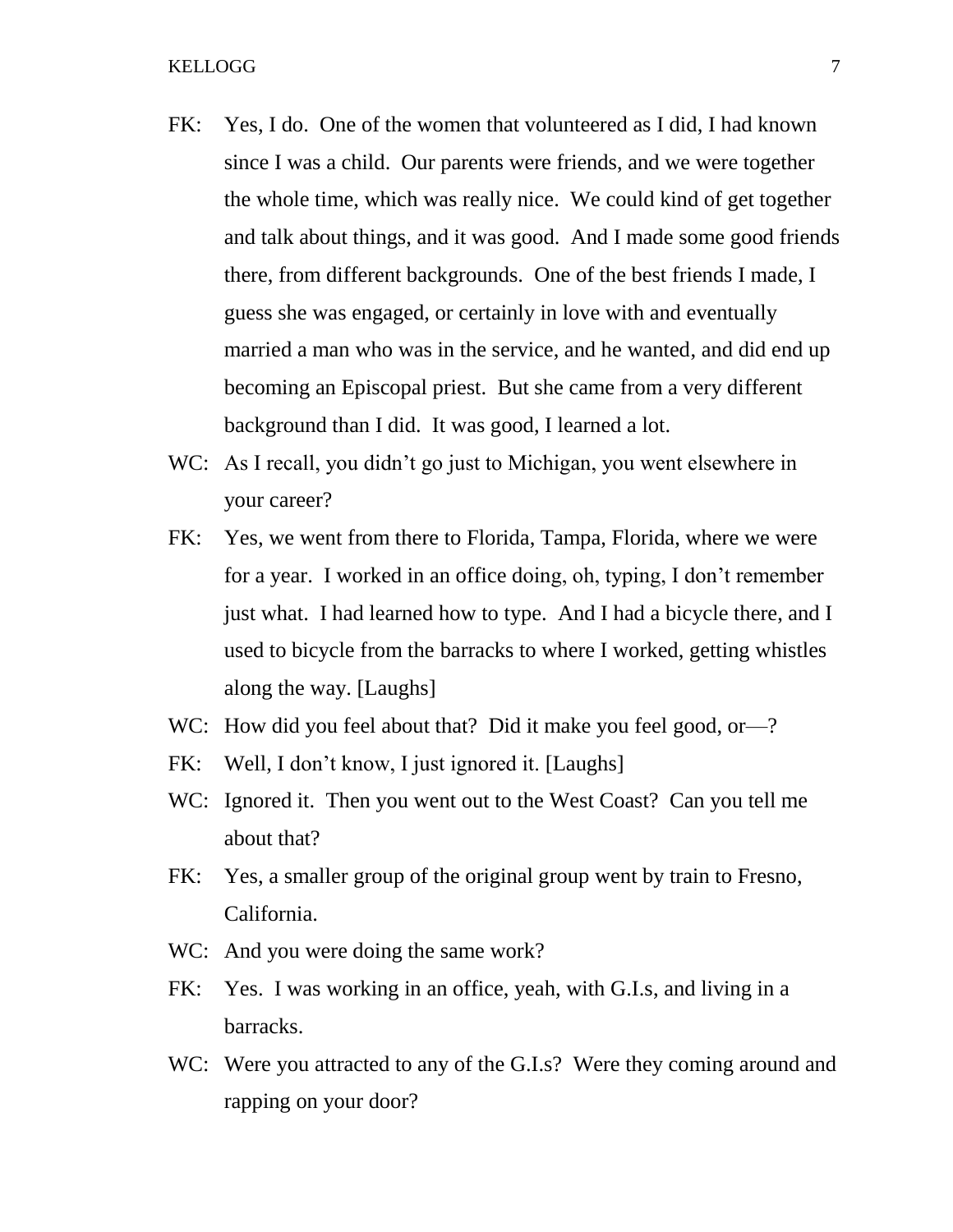- FK: Well, it was interesting. There was one G.I. that I got to know quite well who came from Tennessee. And I liked to hike and climb mountains, actually, and after the war was over, we were able to—we had weekends off, and we would hitchhike up to the Yosemite, which was wonderful. And I remember going up there with him and hiking around. He couldn't get over a woman doing that kind of thing, having come from Tennessee; women in Tennessee didn't do anything like . . . anything physical, I guess. [Laughs] And after the war, he came to visit me when I was home with my family, and I can remember thinking, "Well, he really wasn't my type." [Laughs] He had a—the coat, the overcoat he wore, was just not my style at all. [Laughs] And so I lost touch with him after a while.
- WC: During the war, there was quite a bit of controversy that surrounded the WACS. Some people didn't approve of women being in the military.
- FK: Mm-hm.
- WC: Do you remember anything like that?
- FK: No, I don't really, yeah.
- WC: It was fine, and you enjoyed your time in the military, and you didn't feel like anybody was unhappy with the fact that women were doing this?
- FK: I don't remember that at all.
- WC: Okay.
- FK: Mm-hm.
- WC: So you come back from the armed services.
- FK: Mm-hm.
- WC: What happened then? You met your husband-to-be?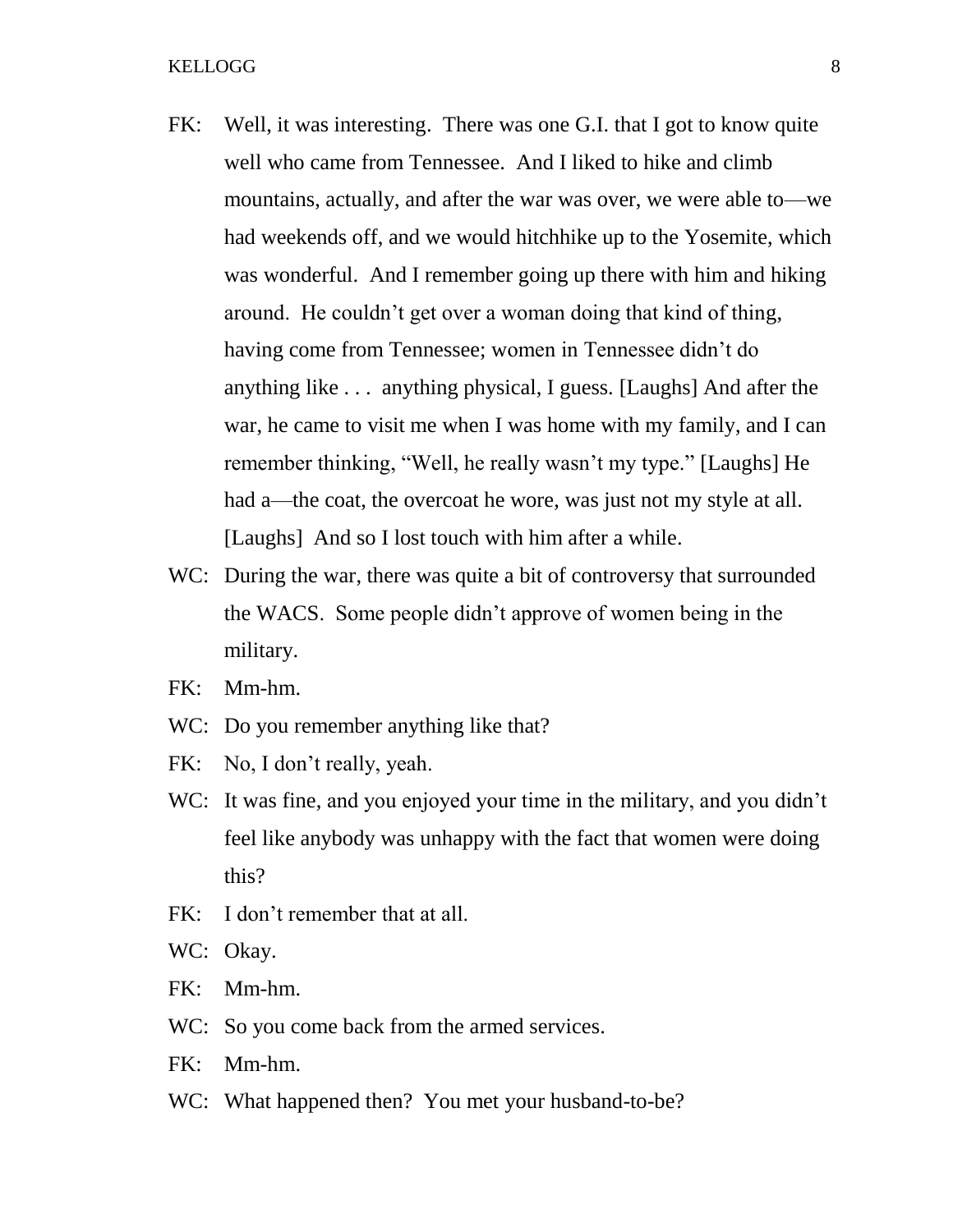FK: Well, not for a little while. I went back to live with my family. And I had always heard about the Quakers, the Friends, and so I went into because my mother had brought me up to volunteer, coming from a well-to-do family, I went into the personnel office, and told them I'd like to volunteer. And so they gave me a job in what they called the expediter's office, and that was an office where they received large grants to do relief work overseas. And they were doing that, and I was again, a secretary, typist. And after I don't remember how many months, I was told that, why didn't—they'd like to pay me, which was very nice.

So I was working there when I met Hal, my husband. And the way I met him was I had a distant cousin whose husband was a plastic surgeon, and he was working at Valley Forge Hospital at that time. And my parents invited them for tea or something, and I met them, and it was soon after that . . . that that I was invited for dinner and told that Howard Kellogg would pick me up. So he picked me up, and at that point I had a—because I belonged to the Canadian Alpine Club and loved mountaineering, and had been to their camps before, I had planned to go out there. And when I met Hal, I just cancelled that trip. I thought, "Well I can't leave my job to do that." So I just happened to mention it to him. Well, of course, he loved mountains and hiking, and had done some mountaineering, so that was the beginning of our romance.

- WC: You were attracted to each other for a common interest, then?
- FK: Yes, yeah.
- WC: How long did you court?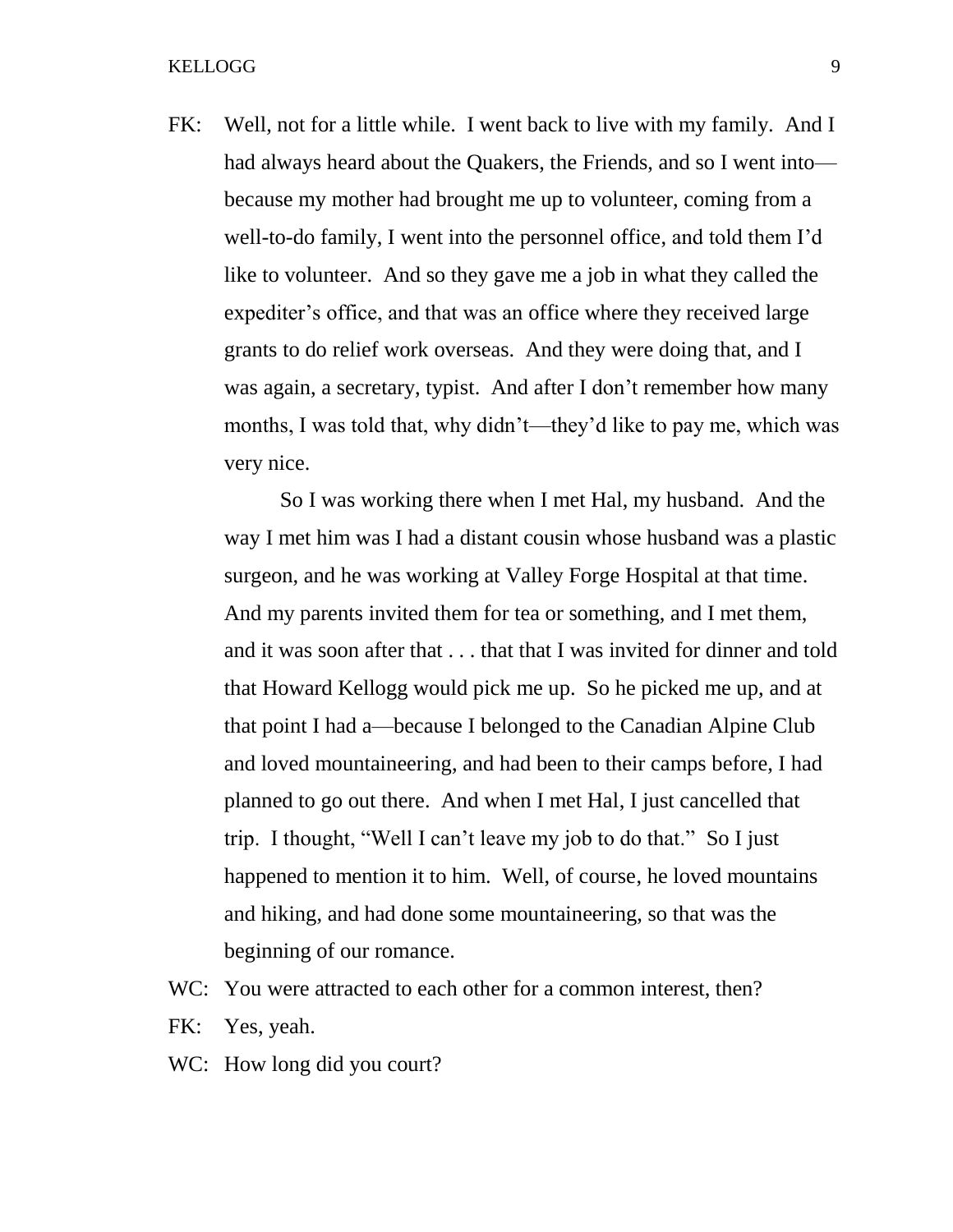- FK: Well, we met in May and we were engaged in October. And the way that happened, which kind of—because Hal's a rather shy man, and we had been seeing a good deal of each other. And he moved into a house in Chestnut Hill, which was where a lot of bachelors lived together, and they had a housekeeper, and had a big dining room. And one of the other men there—I think they were all lawyers invited me for dinner. So I went with this other man, Don, for dinner. And there was a house rule that those who had dates could go into the living room after dinner, but the others couldn't. So I can remember going into the living room with Don, and Hal sort of [laughs] was trailing behind, not coming in. And the next day he invited me for lunch, and I can remember sitting down at lunch and saying, "How did you like seeing me with Don?" And he said, "It made me decide to ask you to marry me." So [laughs] I've always been grateful to Don.
- WC: So what year were you married?
- FK: We were married in, hmm, I guess it was '46.
- WC: '46?
- FK: Yeah.
- WC: And you went to live where?
- FK: We first lived in Roxborough, in part of a house. It was hard to find places to live, and this was one of the Houston houses that—and we had the kitchen entrance, and there was another couple that lived in the other part of the house.
- WC: This was in Roxborough, not Chestnut Hill?
- FK: Yeah.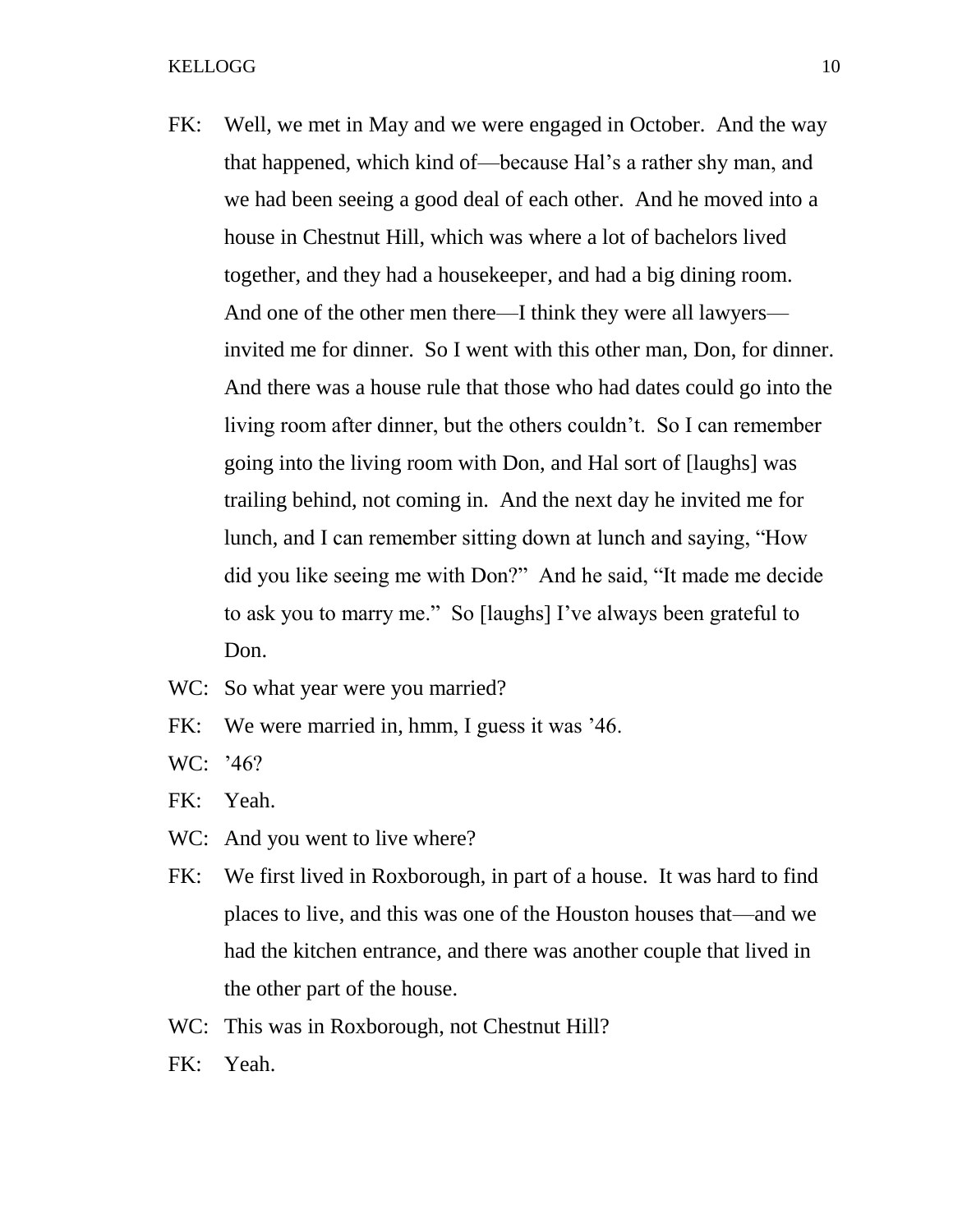- WC: And did you start attending church when you were living in the Houston house?
- FK: You know, I don't remember.
- WC: What are your first recollections of joining a church after you were married?
- FK: Hm. I don't have any first recollections. I know I became very active at the Redeemer, in the Women's Auxiliary.
- WC: Well, talk about that. Tell us about that.
- FK: Well, I think that was when I met Sue Hiatt, and there were several a small group of us that were good friends of each other, and we would meet with Sue, and she really kind of radicalized us. And I remember going with her out to Harrisburg to lobby for civil rights, I guess, of some sort. I don't remember exactly.
- WC: This would have been sometime in the 1960s, perhaps?
- FK: I think probably, yes, yeah.
- WC: And you were living then in Bryn Mawr?
- FK: Yes, in fact, my parents, who'd had a big, really, estate, I guess you would call it, had several gardener cottages, and we lived in one of those cottages for quite a while, I think, until they sold it and we had to move.
- WC: You ended up living in Bryn Mawr at that point, is that right?
- FK: You mean after we had to move?
- WC: Yeah.
- FK: Well, my parents, who had had a good deal of land which had been originally my grandmother's, gave us four acres that we built a house on.
- WC: This was in Bryn Mawr?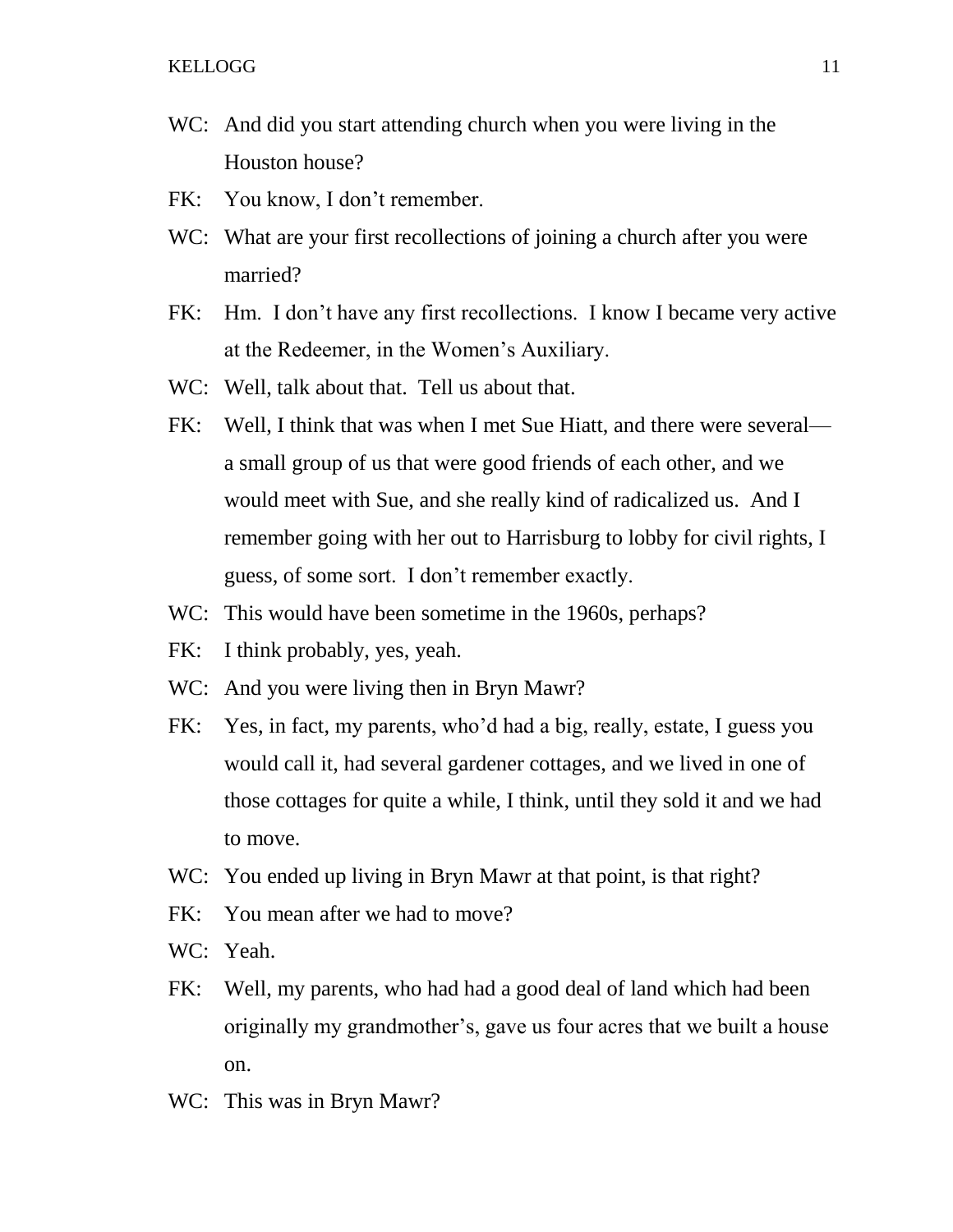- FK: Yes, which was just very nice; it was lovely. That's where we pretty much raised our children.
- WC: Now, you were working at that time with the Women's Auxiliary of the Episcopal Church, is that right?
- FK: I think so, yeah.
- WC: What do you remember about that?
- FK: Well, I remember, the original rector, Thorn Sparkman, that we liked, and in fact, I learned a lot from Thorn over the years.
- WC: He was at the Redeemer?
- FK: Yes. He was a very scholarly man. He had been a Rhodes Scholar, and that was good. Then his successor I didn't get along with at all. He, Tim Pickering—Tim's youngest son became very good friends with our youngest son, which was nice, but Tim and I disagreed on a lot of things. [Laughs]
- WC: Such as?
- FK: I just don't remember the details on that, but.
- WC: The Women's Auxiliary was a parish organization, or a diocesan organization?
- FK: Well, it was both. It was diocesan, but then each parish had their own.
- WC: What did the women do in the Women's Auxiliary? What did you do?
- FK: [Laughs] We met. I can't remember anything much beyond that.
- WC: Did you offer advice to the vestry? Did you raise money?
- FK: Oh, I think we had a bazaar every year. I don't think we gave any advice to the vestry. I remember when a woman became the first vestry woman at the Redeemer; that was a big deal. [Laughs]
- WC: I'm sure, yeah.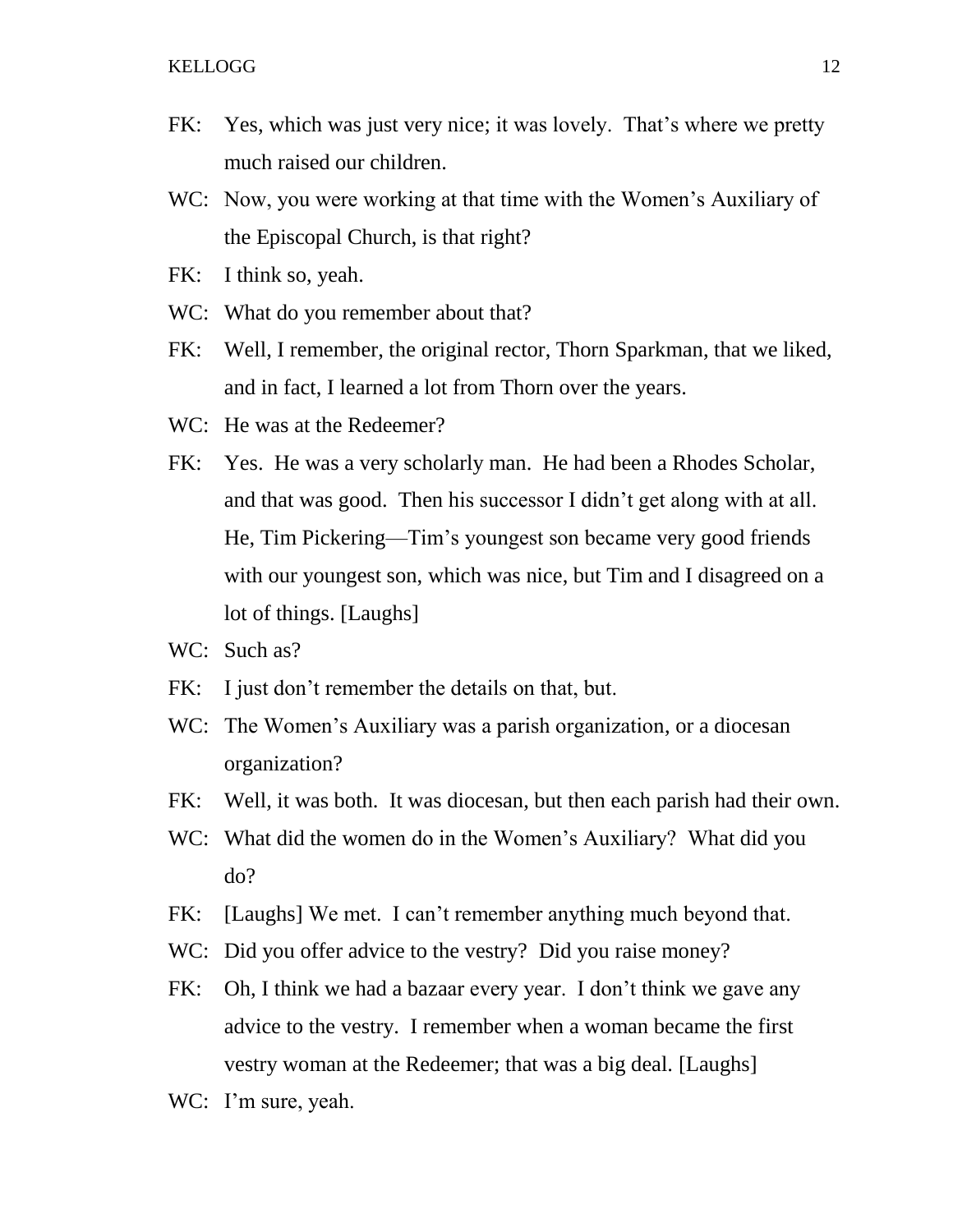- FK: Yeah.
- WC: Because for so long that was not allowed.
- FK: No.
- WC: So was the Women's Auxiliary just a social organization, or do you think of it as a—?
- FK: No, it was more than that. In fact, I remember going into Church House, into diocese meetings of the Women's Auxiliary, particularly the Prayer and Worship Committee. In fact, I became a member of a panel of women from different denominations, Christian women from different denominations who used to go around and speak. I don't remember the details. I made a very good friend who was a Roman Catholic when I was doing that. We became friends through the well, maybe I'd met her earlier, because [the Rt. Reverend] Frank Griswold was the curate, I guess he was called, under Thorn Sparkman, and he had asked a few of us to join a couples group of a few Episcopal couples, to meet with some Roman Catholic couples. Well, we did what they called living room dialogue, and that's where met the Downs, Joanne and Jack Downs, who were a Roman Catholic couple. That was a good experience.
- WC: So what would happen when you had this living room dialogue? Would you sit down and—?
- FK: I can't remember the details of that. I'm sorry.
- WC: Would you talk about religious matters, or other things?
- FK: I think religious matters, probably, and probably the similarities between our churches.
- WC: And the differences?
- FK: Yeah.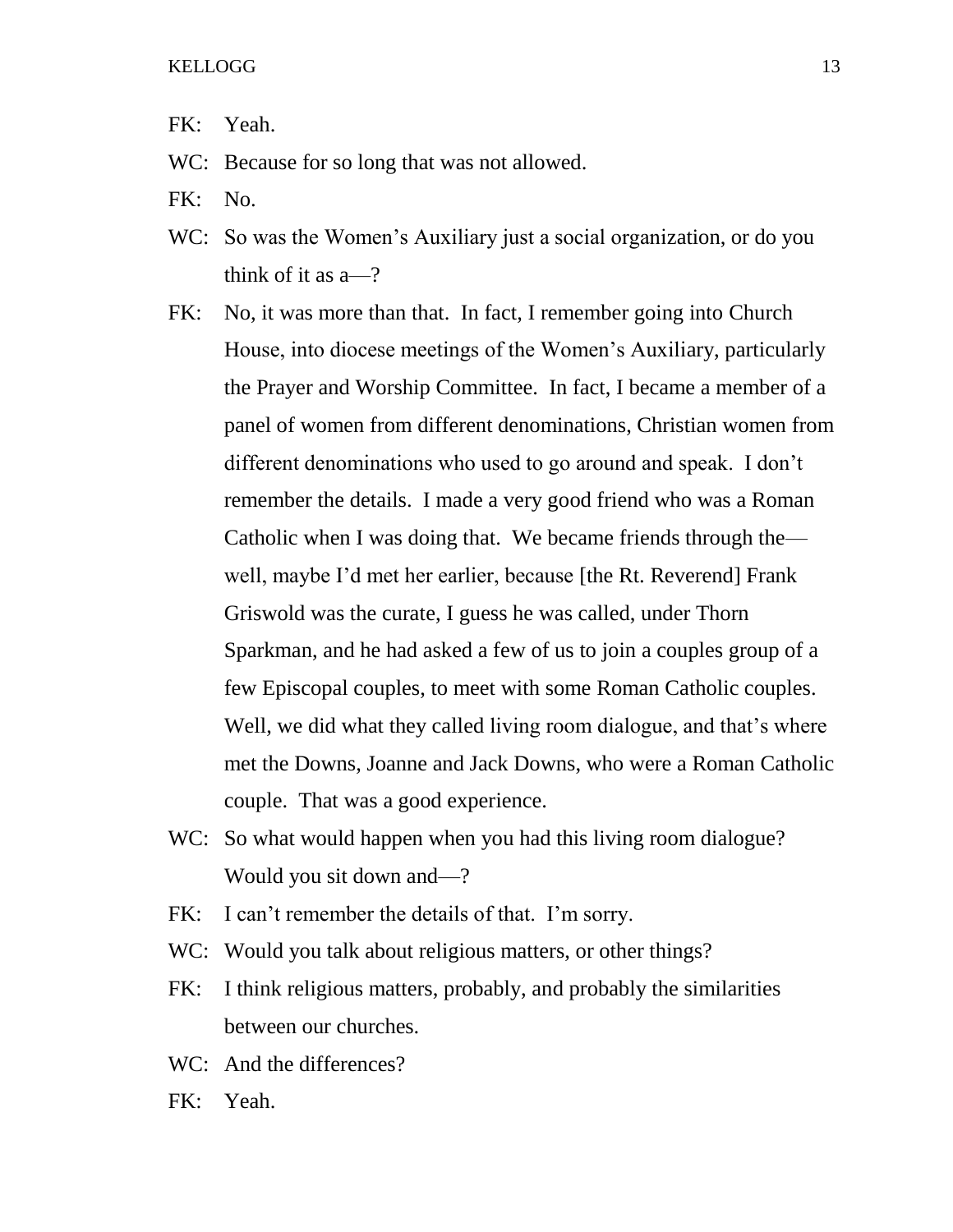- WC: You were involved with the Main Line Prayer Group, is that right?
- FK: Yes, yes. My sister-in-law, my husband's sister, Nancy Lee, joined it before I did, and I think it was mainly because of her, and I don't think I can remember how that prayer group started. But I know Nancy became involved in it at the time. My brother-in-law, my husband and Nancy's brother, died, and I guess the prayer group was very appealing at that point when he was ill and dying. And it was soon after his death, I think, that I joined the Main Line Prayer Group, which is made up of women from—well I remember a lot of Methodist women, I think a few Catholic, and a fair number of Episcopalians, maybe some Presbyterians, I don't remember.
- WC: So this was an interdenominational group?
- FK: It was, yeah. And we'd meet in each other's homes. I don't remember too much about the format, but we would have a good deal of prayer, of course. And I'm not—I'm rather shy, and I wouldn't be offering many prayers, I don't think, but I remember some of the Methodist women were really good at [laughs] offering prayers.
- WC: Did your husband participate in this?
- FK: No, this was just women.
- WC: Just women.
- FK: Yeah. And we did have several retreats for the Prayer Group, which, where we would—you've heard of Denbigh?
- WC: Mm-hm.
- FK: We would be at Denbigh and have retreats there.
- WC: So you participated in several interdenominational activities at that time.
- FK: Yes, yeah. Mm-hm.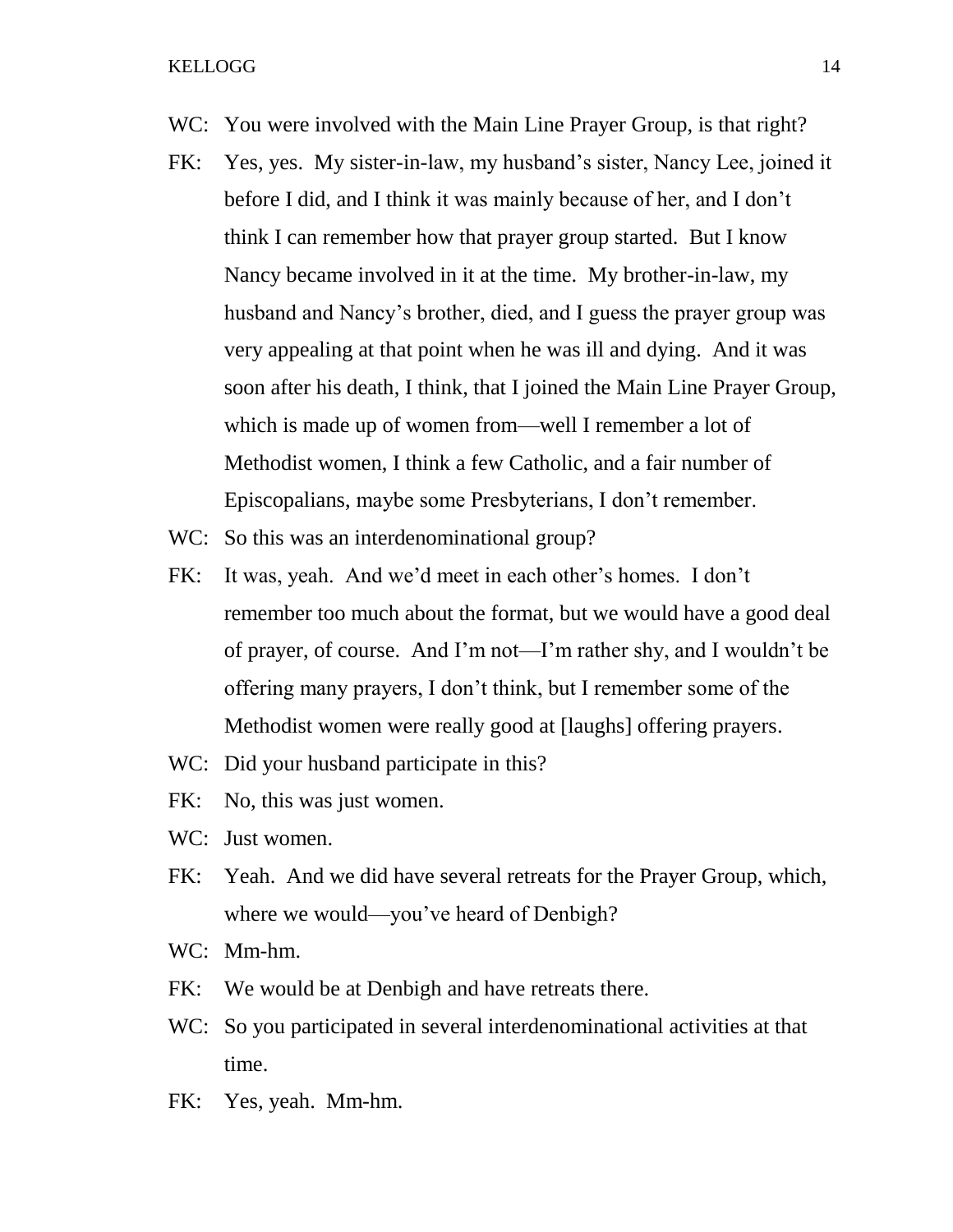- WC: With many little chats, or whatever they were called.
- FK: Yeah.
- WC: And then these Women's Auxiliary prayer groups that tried to get Christians together.
- FK: Mm-hm. Yeah.
- WC: Were there any Jews who were involved in this, as far as you know?
- FK: No, no.
- WC: Just people in the Christian faiths?
- FK: Yeah.
- WC: This would have been in the fifties and early sixties?
- FK: I guess so.
- WC: Do you remember the Bryan Green Mission, which came?
- FK: Oh, yes. Yeah, that had a big impact on me.
- WC: Tell me about that.
- FK: Well, at that point we were still going to Saint Christopher's in Gladwyne, and I can remember going every night to the Bryan Green Mission, which—well, I know it had a big impact on me. I can't really remember details particularly, although we were at Saint Christopher's. I think we took a bus in every day, every evening, and it was—it was a good experience.
- WC: Also ecumenical, because people from many churches of many denominations—
- FK: I guess they did, yeah.
- WC: —participated. This was 1951.
- FK: Was it? Yeah, mm-hm.
- WC: Bryan Green Mission. And very much in the spirit of the living room meetings between Catholics and Protestants.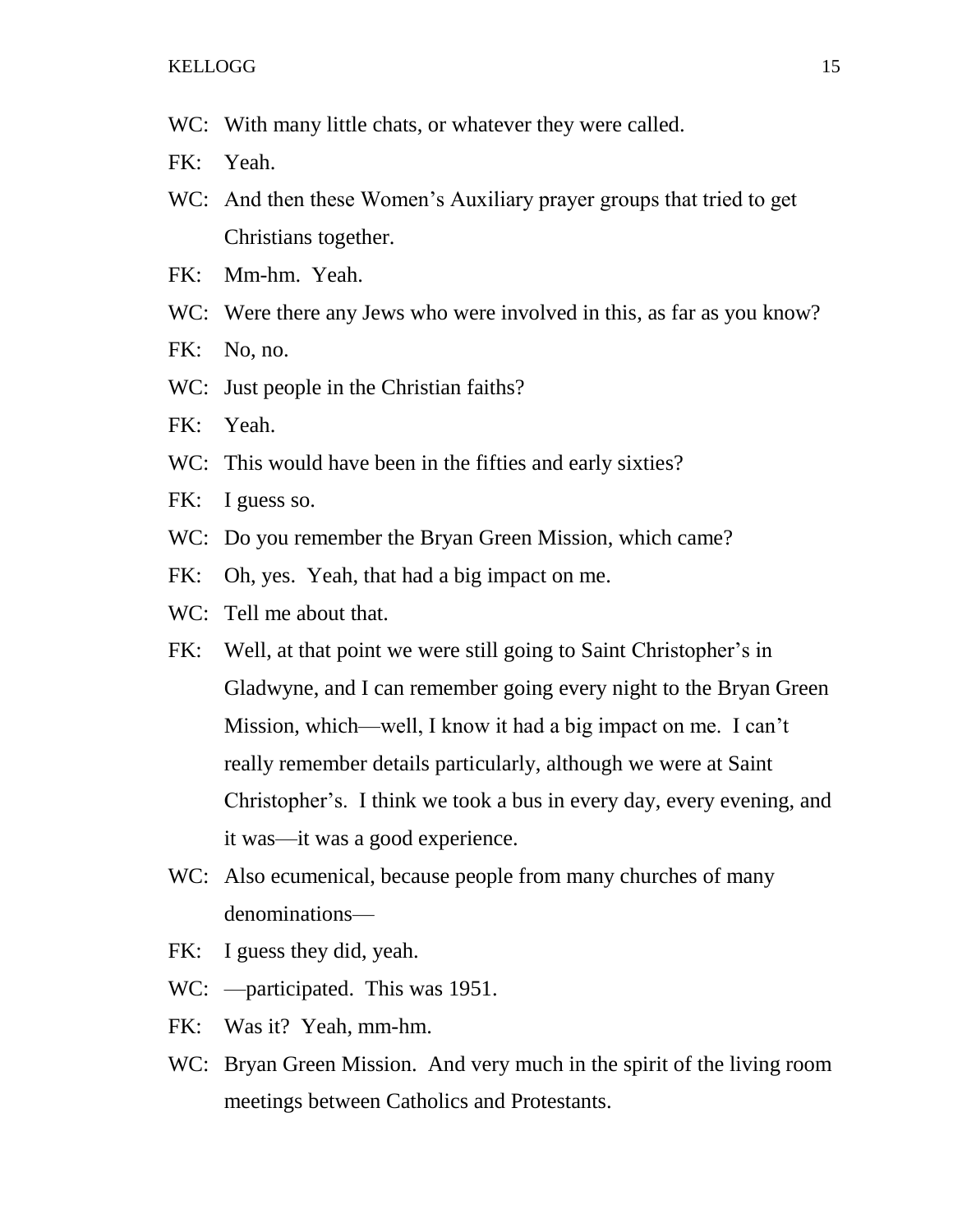- FK: Mm-hm.
- WC: And also in the spirit of the prayer group on the Main Line.
- FK: Yes. Yeah, I don't remember who else of my friends went to that, but.
- WC: Did your husband go to Bryan Green Mission?
- FK: Yes, he did.
- WC: He did.
- FK: Yeah, yeah.
- WC: He participated in that? I think there were some very large rallies, or revival meetings, as part of that, out in the city with hundreds of people. Do you remember going to one of those?
- FK: No, I don't.
- WC: So, you were a member of the Church Without Walls at one time, was that right?
- FK: Yeah, but that happened when I was at the Redeemer, first. And that's where Sue Hiatt had an influence. I was getting very dissatisfied with the Redeemer.
- WC: Was this when Tim Pickering was there, or before?
- WC: It was when Tim Pickering was there. It was even before that. I can remember once when Thorne Sparkman was rector, whom I did admire and learned so much from, they were planning to enlarge the parish house, which they needed, but before they enlarged it, they put in a new kitchen. And I expressed dismay at why they had spent the money on that when they were about to enlarge the whole parish house. And I don't remember just what Thorn said, but he indicated, well, it was necessary, or whatever.

UNIDENTIFIED WOMAN: Oh, there you are.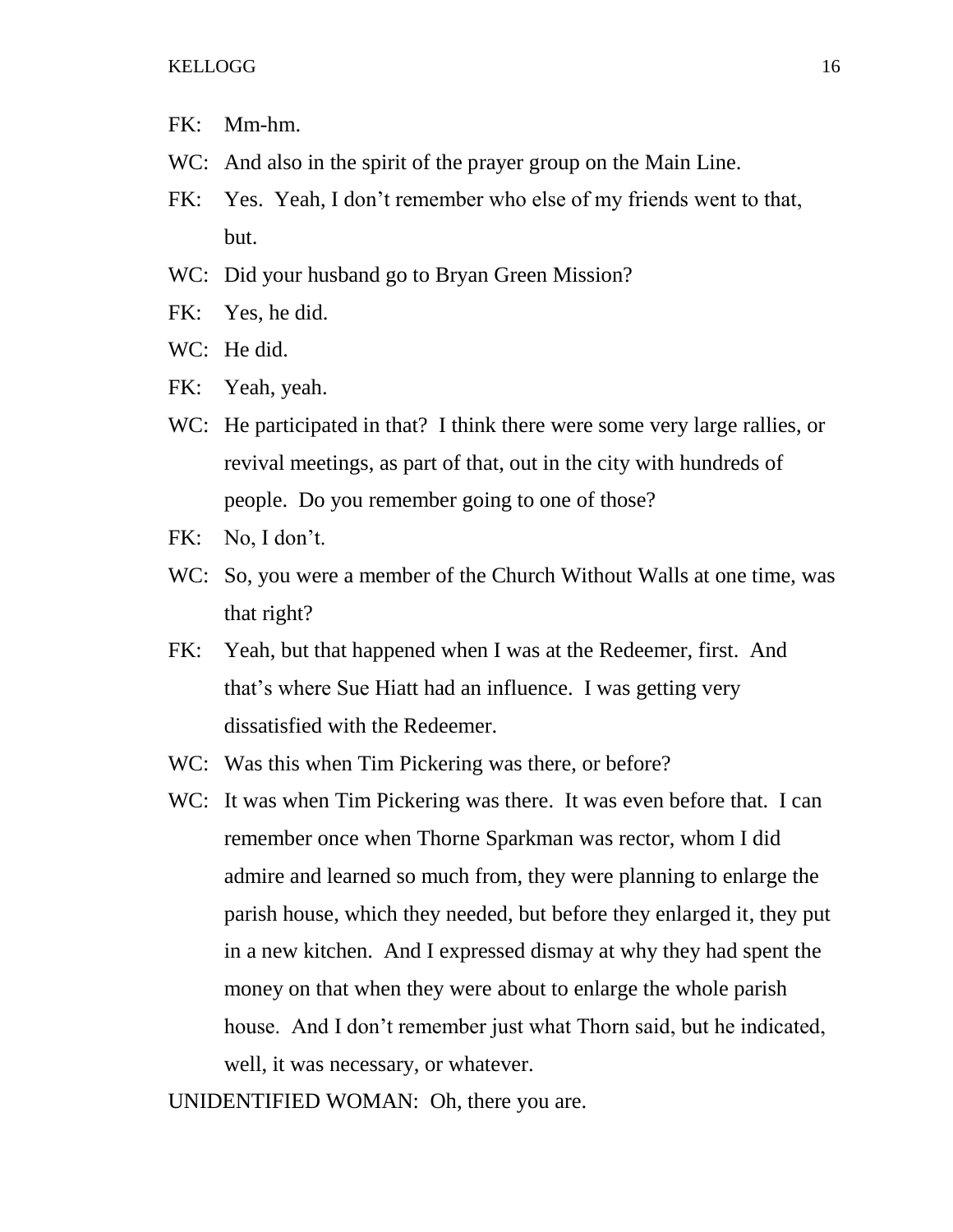- FK: Hello. I'm being interviewed.
- UW: I didn't know whether you were over there or here.
- FK: Oh. [Laughs] Oh, I'm sorry.
- UW: I'll see you.
- FK: Thank you for stopping by.
- UW: Yeah, I'll call you back when you can talk.
- FK: Yeah.
- WC: So, you were talking about the enlargement of the parish hall back then.
- FK: Yes, and they did need it.
- WC: But you were also unhappy with what was going on there, apparently?
- FK: Well, doing a temporary change in the kitchen, which wasn't—they weren't going to continue using that; they made a whole new beautiful kitchen. I just didn't think that was the way to spend money. [Laughs] I didn't like that.
- WC: So did that lead you to take action, to participate in the Church Without Walls?
- FK: I think it contributed to that, yes.
- WC: So tell me about the Church Without Walls. What was that?
- FK: Well, I guess I was becoming increasingly dissatisfied, along with several of my friends, and probably partly because of Sue Hiatt, whom I had gotten to know really very well. She used to come out and meet with some of us. She told me there were several other people that were interested in starting a new congregation. And it was interesting; several of my friends that were equally dissatisfied, instead of going with us and starting The Church Without Walls, went to the Church of the Advocate and became members there.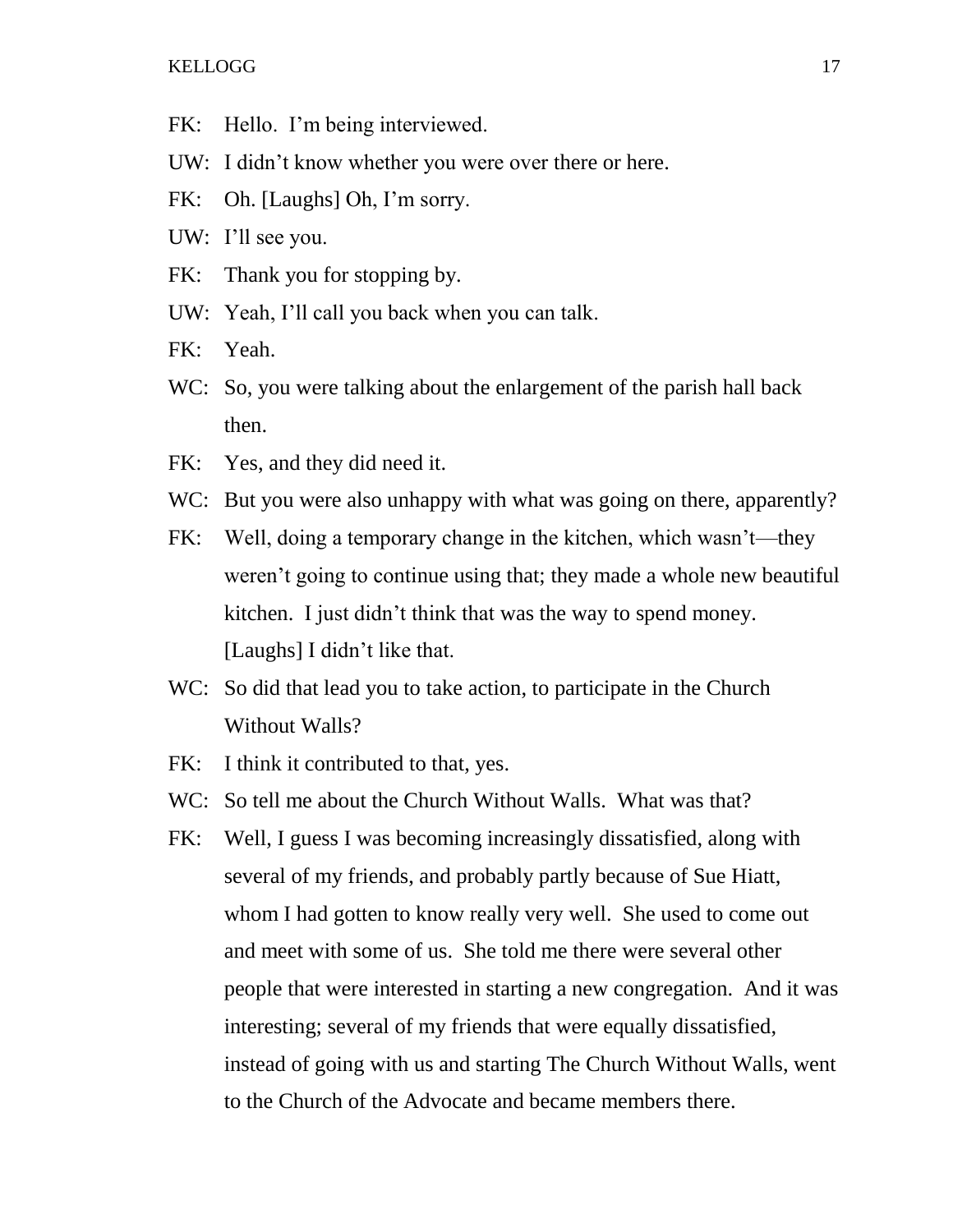And so I was introduced to a couple, the Pittingers, and another couple whom I knew very well at the Redeemer were interested, and several other people. I guess Sue Hiatt brought us together. And [Rt. Reverend] Robert DeWitt was our bishop at that point. And so I can remember going to a diocesan council meeting, presenting a request to become a parish, and much to our surprise we were very quickly accepted.

- WC: This was the Church Without Walls?
- FK: Yes. And so we became an official congregation, and we would meet in each other's homes, and did not have any regular clergy. We would have—almost always we would have a member of the clergy with us who would be the celebrant, and it worked out very well. We functioned as a vestry, the whole congregation.
- WC: You mentioned going to the Church of the Advocate. What role did that play in your life at this point? Did you go down there with others?
- FK: Not regularly, no. I was, went to the ordination of women. In fact, I had come back from England early to go attend that.
- WC: In 1974?
- FK: Yeah.
- WC: Now, you've mentioned Sue Hiatt several times. What are your memories of Sue Hiatt? How did you meet her? What role did she play in your life?
- FK: Well, I remember meeting her first at the Redeemer. Oh, she was a lovely person, and she wore bobby socks, which was a little unusual. I can remember Bob DeWitt asking me if I thought he should say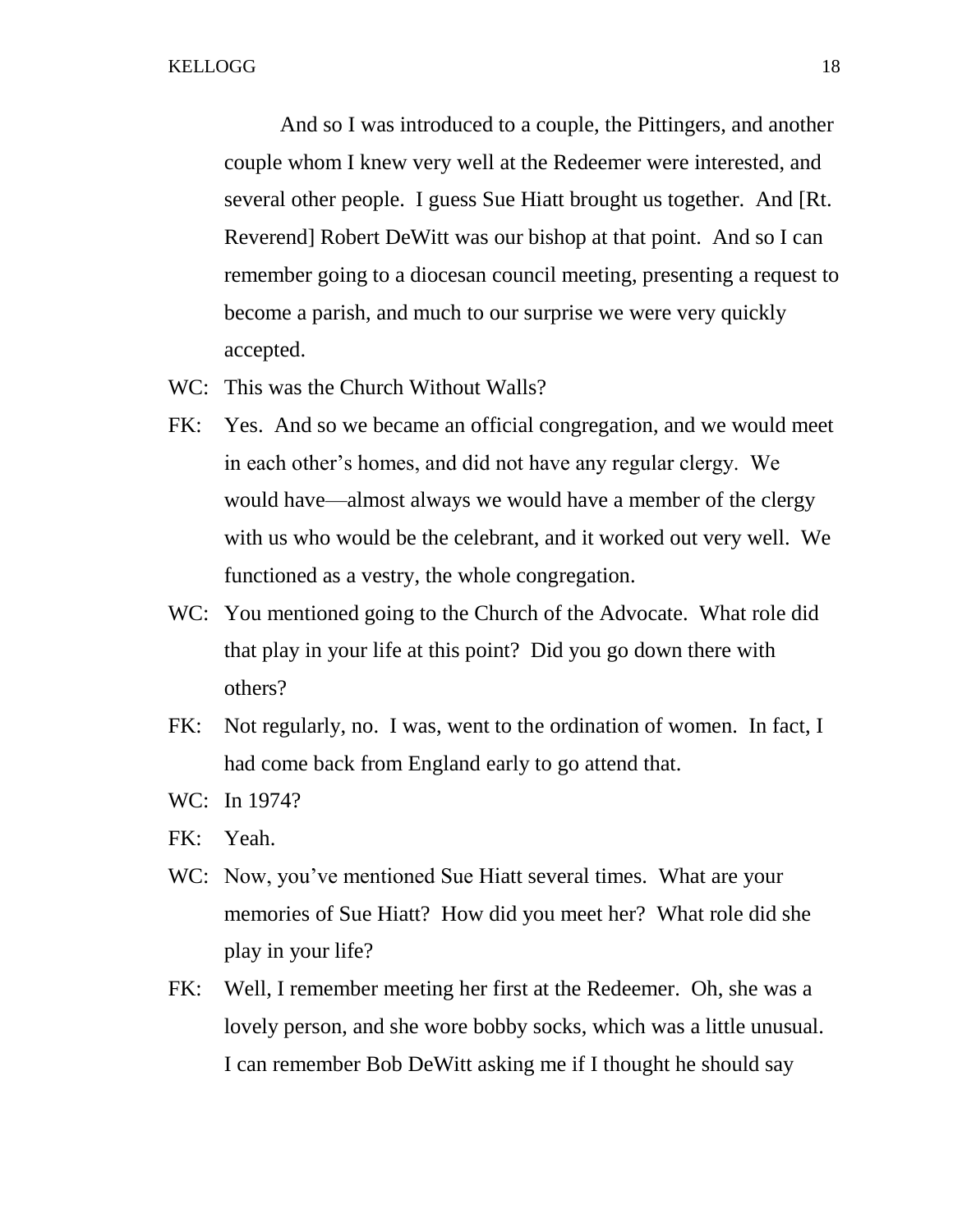something to her about that, and I said, "Oh no, leave her alone." [Laughs] I said, "That's Sue."

- WC: He thought it was odd?
- FK: Yeah. It was odd, but Sue was really special.
- WC: How did you meet her?

FK: Hm.

- WC: Do you remember?
- FK: Oh, she was—yes. Well, I don't remember the initial meeting of her, but she had come to this diocese to be the suburban missioner.
- WC: Yes, right.
- FK: When David Gracie was the urban missioner.
- WC: Mm.
- FK: So, she was the missioner to us. [Laughs] And she was the one—I guess she somehow had met some other people who were dissatisfied with their parish, and it was through her guidance that the Church Without Walls really got started. And I remember when she was ordained, the first time she celebrated communion was with the Church Without Walls. So, yeah, she was a special friend.
- WC: After she was ordained, did you continue to see her at the Church Without Walls?
- FK: Well, there and then, and then, of course, she went to the Episcopal Divinity School. But I kept in touch with her, and she had a [phone rings]—oh, excuse me. I guess I had better answer that.

[End of Part 1/Begin Part 2]

- WC: Well, we were talking about Sue Hiatt.
- FK: Yeah.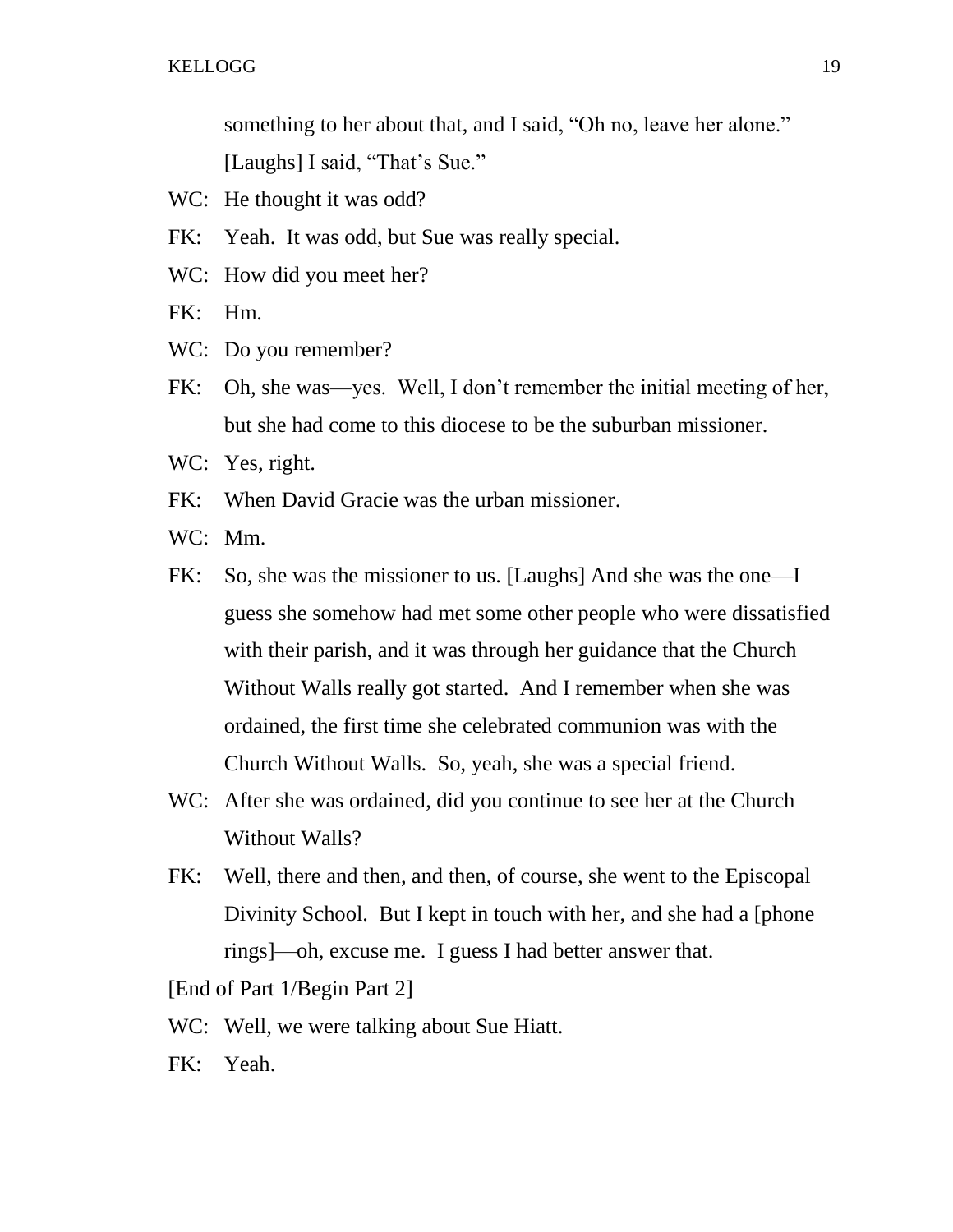- WC: Your recollections of her, as it were, in the diocese, before she went to the Episcopal Theological Seminary.
- FK: Yeah.
- WC: She was the suburban missioner, right?
- FK: Yeah, yes. And then after she moved away, I can remember seeing her a few times while she was at the seminary. And then she bought a home—was it in Connecticut? Anyway, it was near the interstate that we drove up when we went to our place in New Hampshire, we have a vacation place up there. And we would often stop and have lunch with her at her place, which was really nice.
- WC: Was she working at Episcopal Theological Seminary then, or doing something else? Living in Connecticut, that's a—
- FK: Maybe it was Massachusetts. I'm not sure.
- WC: Somewhere up there.
- FK: Yeah. [Laughs] Near the interstate, anyway. I guess she probably was, yeah.
- WC: You just mentioned Bob DeWitt. Of course, he was a very important bishop in the diocese.
- FK: Oh, yes.
- WC: What are your memories of him?
- FK: Oh, I remember him as a very warm person who really stirred things up. He was quite a contrast with what we'd had before. In fact, I remember going to a dinner, I think it was out at Valley Forge Military Academy, just after he'd become bishop, very suddenly, because he had been suffragan, and then Bishop Armstrong died very suddenly. And we were sitting—there were long tables, and right across from me at the table was Paul Washington. And I can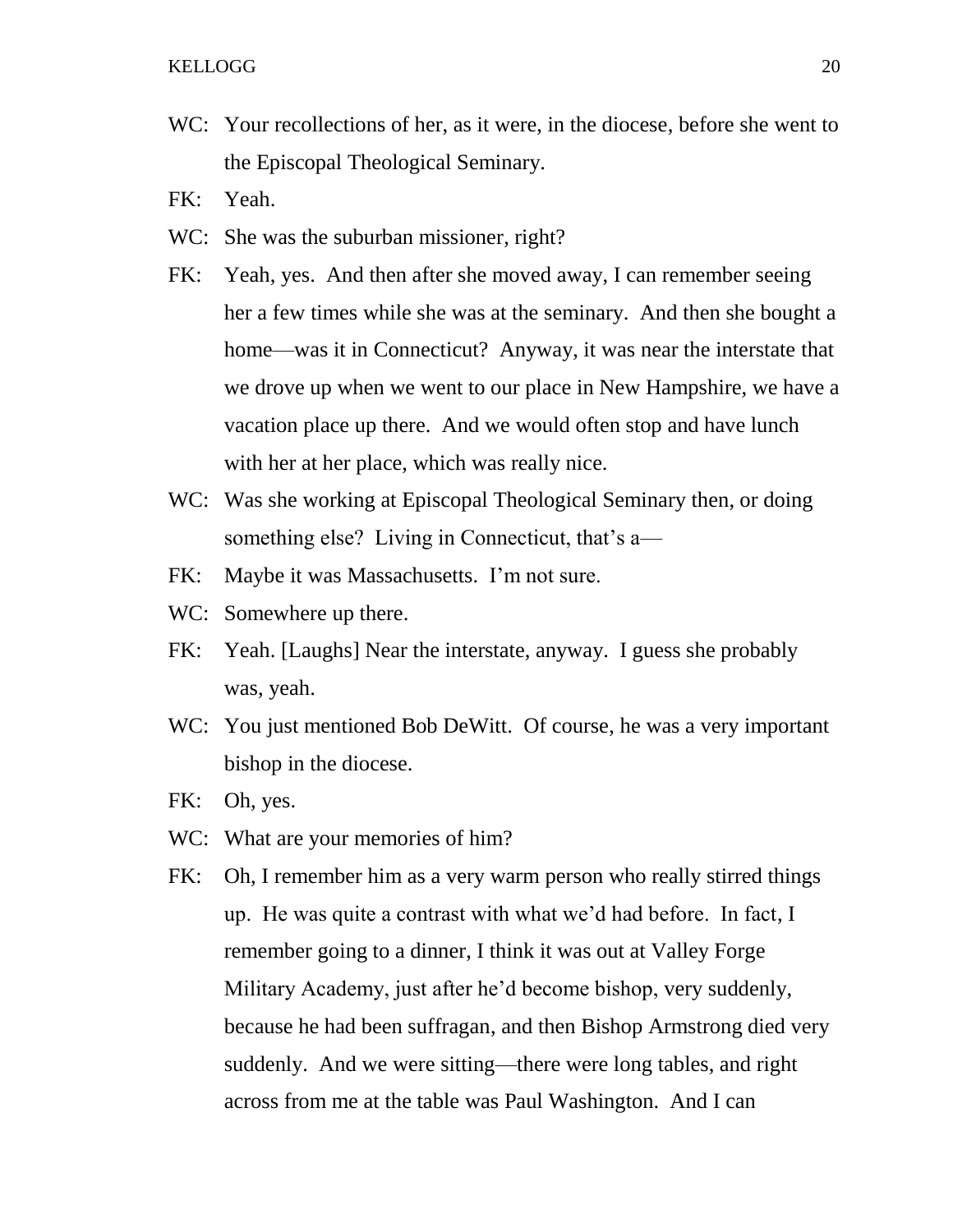remember Bob DeWitt giving his talk, and looking across at Paul, who was sitting very pensively, and I said, "Paul, what are you thinking?" He shook his head and he said, "There is a man sent from God." [Laughs] It was a big change!

- WC: Had you met Paul Washington prior to that?
- FK: Yes. I don't remember just how long before, but a long time. In fact, as a volunteer I can remember going out there and working in his office, just typing, or whatever was needed.
- WC: At Church of the Advocate.
- FK: Yeah. And then they used to have a summer program for youth, and one of our daughters lived out there one summer and was at the Advocate.
- WC: She lived in North Philadelphia?
- FK: Yeah, yeah.
- WC: At the church?
- FK: Yeah.
- WC: What was she working on?
- FK: Hm. I don't remember the details. I'll have to ask her about that. [Laughs]
- WC: Okay. What kind of a man was Paul Washington?
- FK: Oh, he was very loving and very accepting. You know, my background was so different than his. And I got to know him and Christine really quite well, and I remember—what was the name of it? That play in New York City with the black man.
- WC: Was it Sidney Poitier, or someone like that?
- FK: It wasn't Sidney Poitier. I thought about it recently, and I can't think of the name now. Well, I can remember—in fact, I wondered about it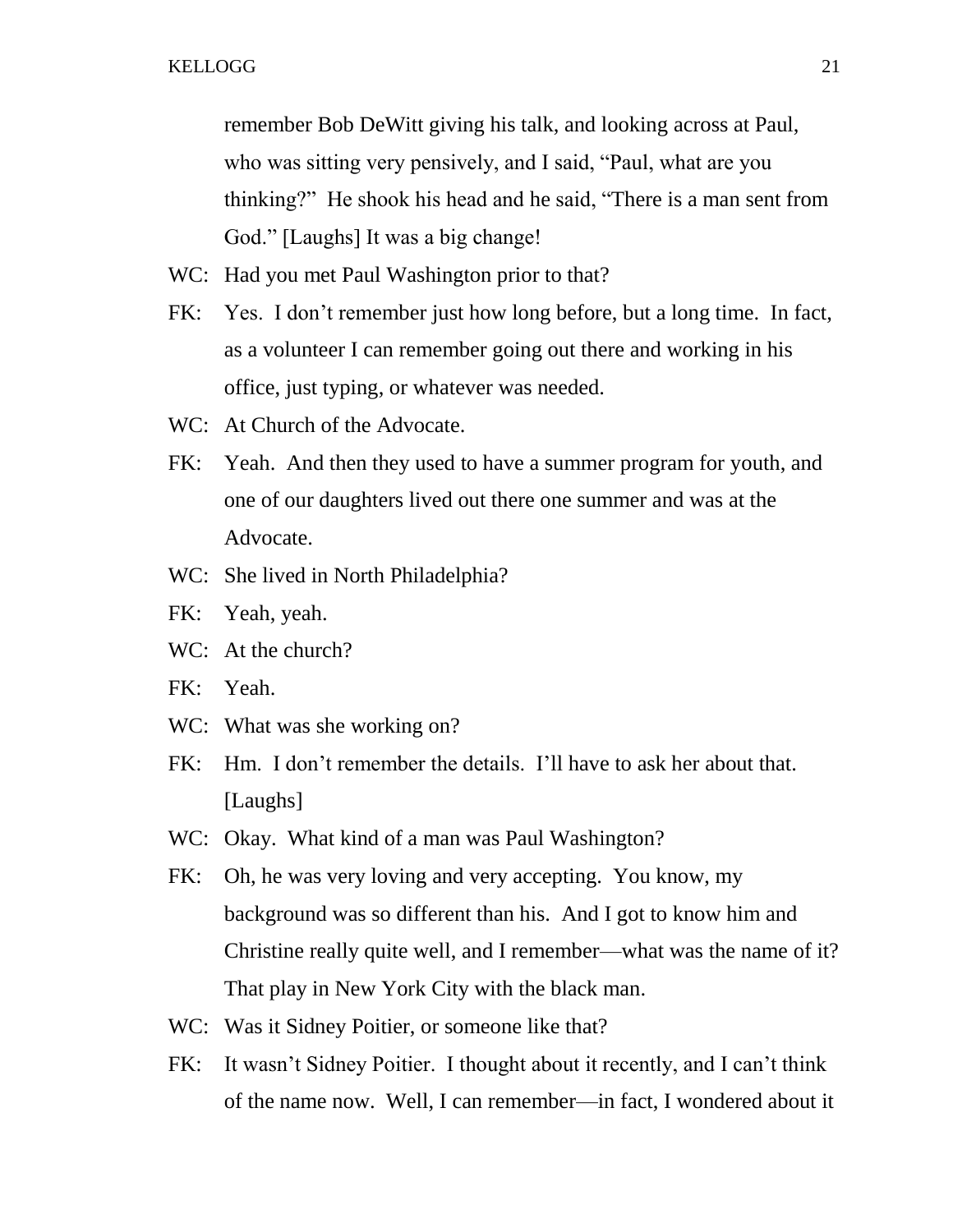recently. We went to New York with the Washingtons to see it, and I was just wondering, I hope we bought the tickets. I don't know if we did or not, but anyway, and I can remember that being a good, a nice experience. I hope it was for them. What was the name of that movie?

- WC: Is it a movie you're talking about?
- FK: Not movie, play. Well—
- WC: Your brain will work on it, and maybe it will come to you.
- FK: [Laughs] Yeah.
- WC: The idea was for you and the Washingtons to go see this, because it was something that had to do with religion, or civil rights?
- FK: I think probably civil rights, yeah.
- WC: Do you remember the Washingtons' work in North Philadelphia, Paul's efforts to—?
- FK: Yes, and Christine's work on housing.
- WC: Tell me about Christine. We know a lot about Paul Washington, but—
- FK: Yeah.
- WC: —Christine is somebody that gets lost in the shuffle.
- FK: She was quite a bit younger than Paul, I think. In fact, I can remember thinking about, he was her rector when she was just a young woman and member of the congregation. And she said that he, Paul asked her to marry him, and she said, "Oh, Father Washington!" [Laughs] Her immediate reaction; I thought that was so cute. But she was a lovely, gentle woman, who I think—let's see; how many children? I think maybe four children, or three.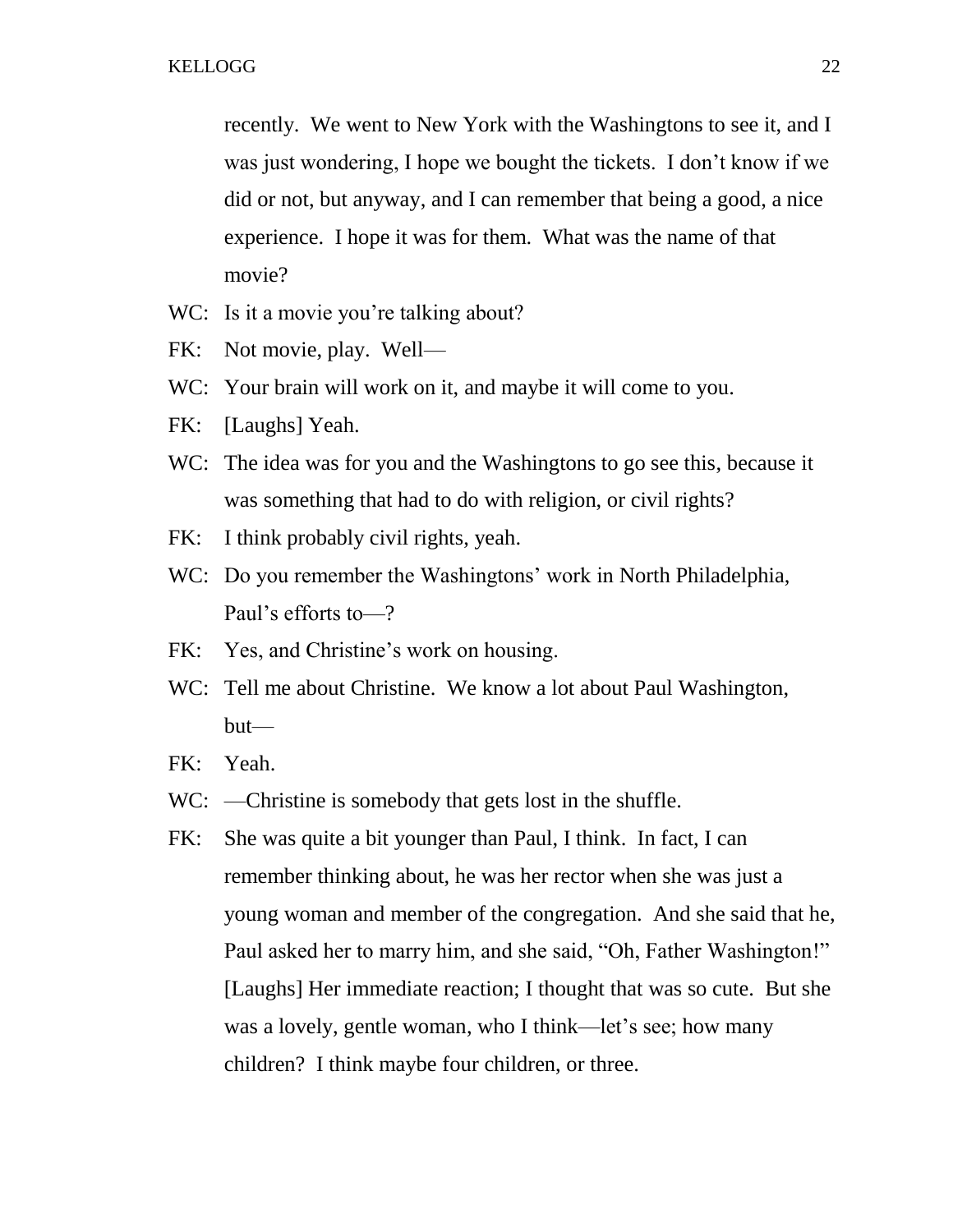- WC: I would guess four. I know one of their children, Kemah, Kemah Washington. Another one of their children died last summer, I don't know which one.
- FK: Oh, I remember hearing about that. Yes.
- WC: So, probably three or four, yeah.
- FK: Mm-hm. I think sons and then a daughter, yeah. And I think she spent a lot of time being a good mother. But then she started that housing. I don't remember the details of the housing, but I know she did a lot to obtain housing for people that needed it, and couldn't.
- WC: This was something that was important to Paul Washington, I think.
- FK: Yeah.
- WC: Because housing in North Philadelphia was scarce and often in disrepair at the time.
- FK: Yeah.
- WC: People had trouble getting a decent place to live.
- FK: Yeah.
- WC: Do you remember Ann Robb Smith?
- FK: Oh, she was a good friend, yeah.
- WC: Tell me about her.
- FK: She was at the Redeemer, and she was influenced by Sue Hiatt also. And when a lot of us left the Redeemer, she went to the Advocate, and as you know, eventually became a priest.
- WC: That's true, she did.
- FK: Mm-hm.
- WC: Did it ever occur to you, a vocation in the church?
- FK: No, no.
- WC: It was not something that was for you?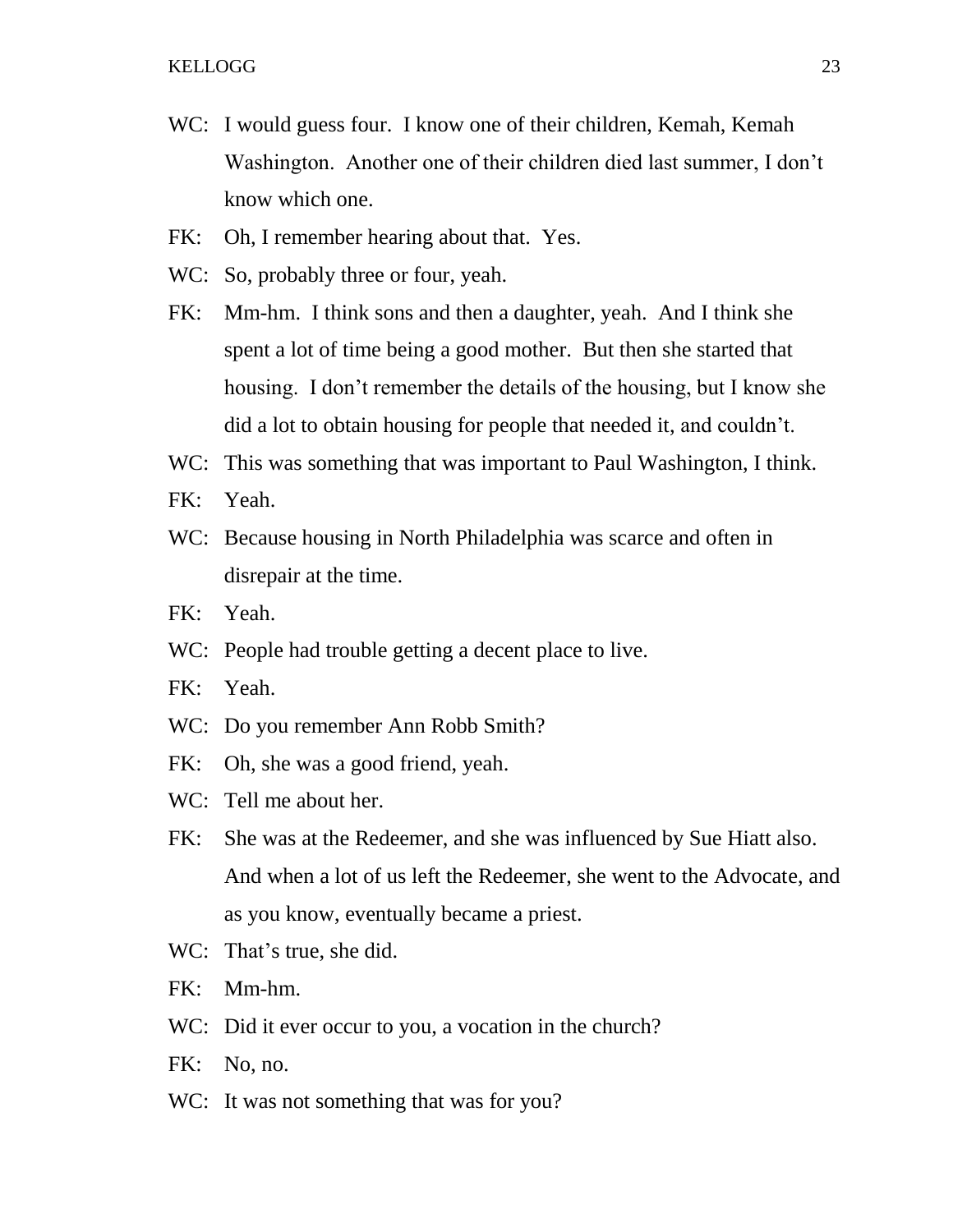- FK: No. The last time I saw Ann—we used to meet occasionally for lunch, now she lives in Maine—she told me how she was so dissatisfied with the church. I don't know if you know that side?
- WC: Now, you mean?
- FK: Yes. And really I'd like to sit down with her again, because somehow—I mean, the church is not perfect, and she somehow was the things that aren't perfect she's emphasized, and it bothered her a great deal, but. . . .
- WC: Well, I think she's still active and committed, from my conversations with her.
- FK: Oh, I'm glad to hear that.
- WC: We are, as you say, not perfect, and the church still has issues to resolve.
- FK: Mm-hm.
- WC: Sue, of course, became a priest, and you went to the ordination ceremony. How did you feel about women becoming priests when that happened?
- FK: Oh, I thought it was great! [Laughs]
- WC: You were for that?
- FK: Oh, yes, yeah.
- WC: What do you remember about the day Sue Hiatt was ordained? Does anything stand out in your mind?
- FK: Not really. [Laughs] I remember, my daughter Molly, who is not a particularly good churchgoer, but she'd learned karate. She hasn't been active in it lately. And somehow David Gracie knew about that, and he asked Molly if she would come to the ordination. He was so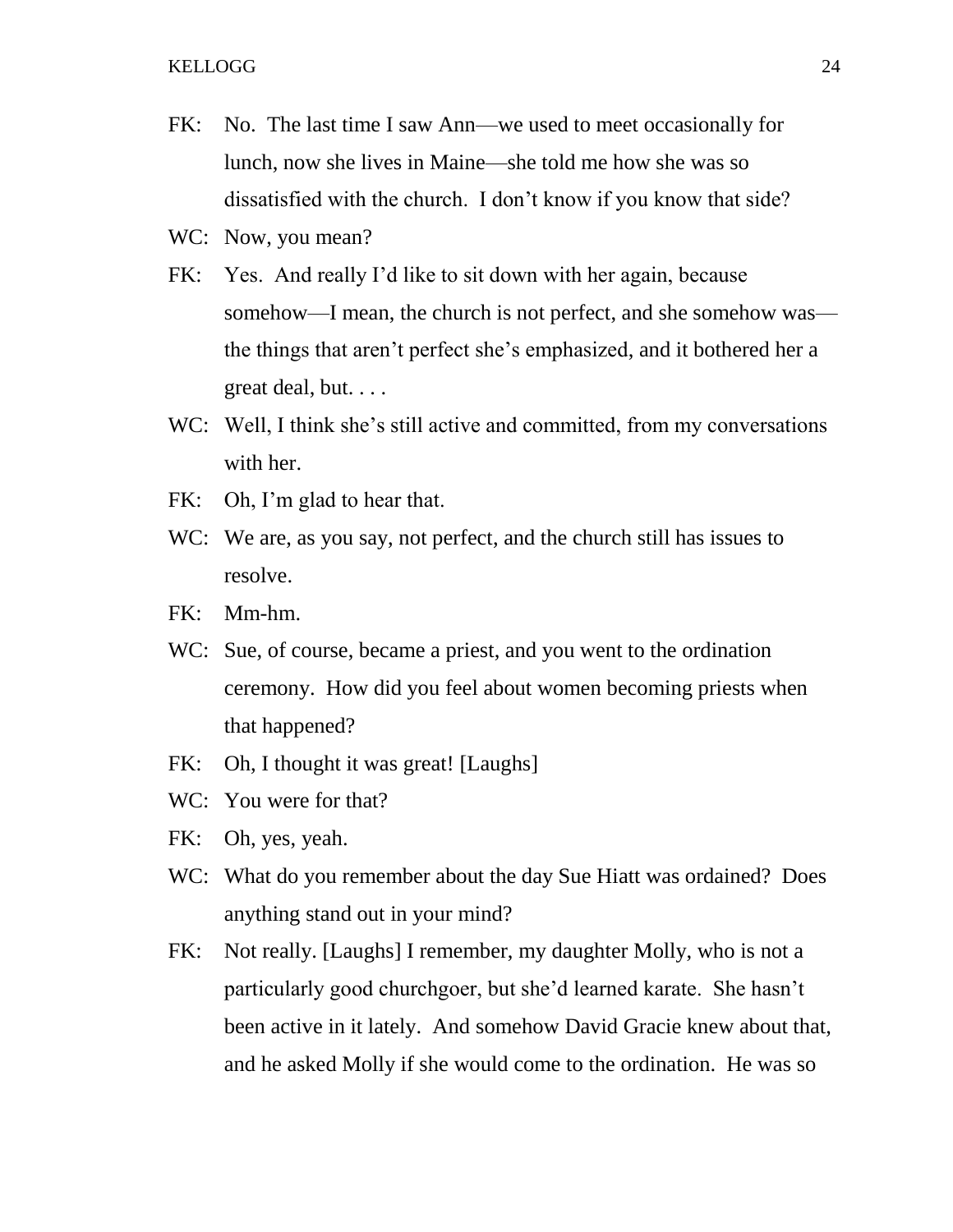concerned—they were all concerned about what was going to happen. [Laughs]

- WC: So he wanted somebody there who knew self-defense?
- FK: Yes. [Laughs]
- WC: That's a funny story.
- FK: Yeah.
- WC: David Gracie, what do you remember about him?
- FK: Oh, I remember, David was really such a courageous man, and such a loving man. He did a lot of things for the church. I admired him a great deal.
- WC: Did you know his wife Shirley?
- FK: Yes, not well, but I knew her, yeah. Yeah, I think it was very hard for her. I think she worried about him, because he would put himself on the line, yeah.
- WC: He did, yeah. You worked with the Penn Prison Society at some point?
- FK: Pennsylvania Prison Society. I was on the board, and I became chair of the board just because there wasn't anybody else. [Laughs] I can remember.
- WC: So, what did the Pennsylvania Prison Society do, and how did you contribute to what it did?
- FK: Well, I think it was while I was chair of the board that they established visiting committees, civilians that would go and visit the prisons and the prisoners. And I'd become interested in prison work, and it goes back to this course I took at the University of Pennsylvania. And I learned about this from Ann Smith, who had gone to Penn as an undergraduate, where we became—we studied to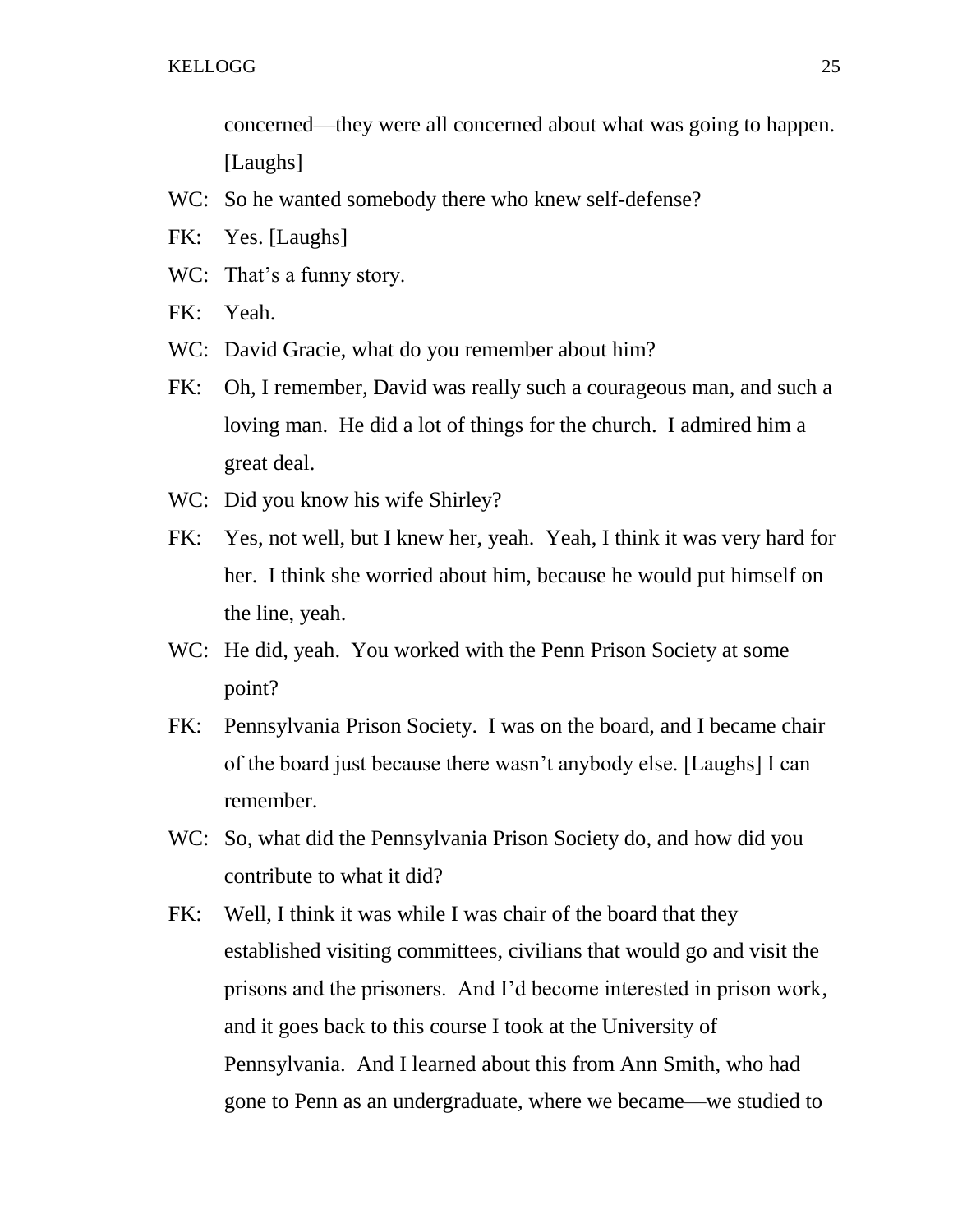become agents of change, or change agents, and we used to go in once a week to—Howard Mitchell, who was a sociologist, had this course for us. I think they'd gotten a special grant for that, and he, after the course was over, he said, "Now go back to your communities and do something." [Laughs] And oddly enough, we hadn't had anything about prison ministry, but somehow we decided that that was what we wanted to get into, and the Prison Society was a big help on that.

- WC: Was the Prison Society connected to the Episcopal Church in some way, or was it a—?
- FK: No.
- WC: No.
- FK: No, it's a very old organization; it was just founded by some of the founding fathers, I think. And the original name was the Alleviation of the Miseries of the Public Prisons. [Laughs]
- WC: Okay.
- FK: Yeah.
- WC: In Center City on Tuesday, I walked by a sign that stands on the site of the Walnut Street Jail.
- FK: Yes, yes.
- WC: It was the place they put miscreants during the Revolutionary period.
- FK: Yeah.
- WC: So yes, the prisons are an old institution.
- FK: Oh, yes.
- WC: And I suppose the Quakers were important in that organization.
- FK: I think so, yeah.
- WC: Now, you were chair, right, of the Pennsylvania Prison Society?
- FK: Yes.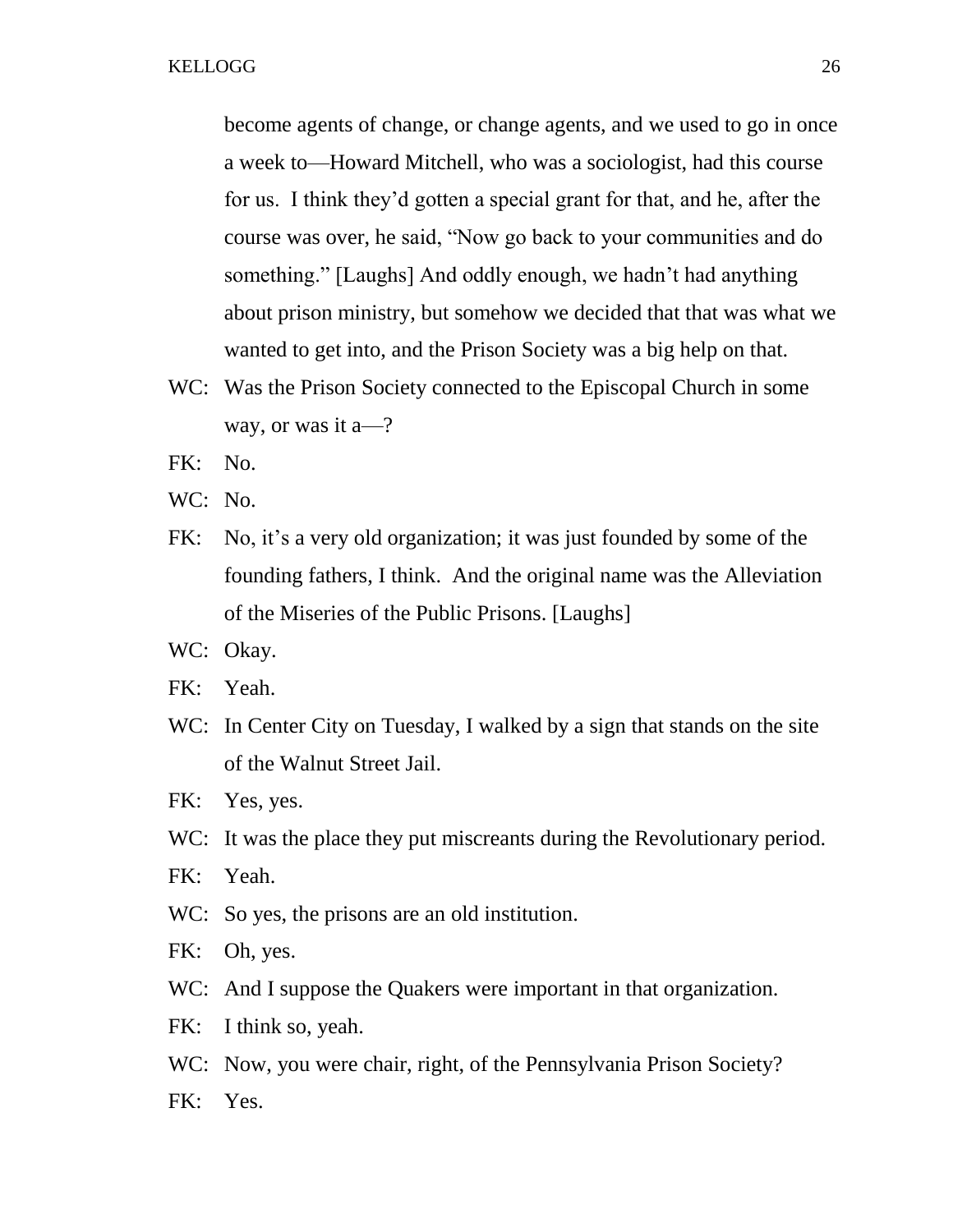- WC: Was the board interdenominational, were people from different religions?
- FK: Well, religion didn't enter into it very much. I don't really know.
- WC: But in your case, was it part of your own feeling of the need to help others?
- FK: Oh yes, I think so, yeah.
- WC: Your husband was a deputy to General Convention at some point?
- FK: Yes, quite a few times.
- WC: Did you go with him to these meetings?
- FK: Yes, I would go, yeah. It was interesting.
- WC: Were women entitled to be delegates at the time?
- FK: No, no. I guess maybe—I don't remember if I was there when they became entitled to be delegates. I don't remember their voting on it. I can remember sitting on the galleries with Sue Hiatt when they voted against it. [Laughs]
- WC: Well, it took many years to ultimately have it approved.
- FK: It did, yeah.
- WC: So there was a lot of spade work that needed to be done.
- FK: Mm-hm.
- WC: Your husband was active enough in the church to be elected to go to General Convention?
- FK: Yes, yes. He had a sister, Nancy Lee, who was also very active in the church, and the last time he was on the ballot in Pennsylvania for the General Convention, she beat him out [laughs], which was interesting.
- WC: So she got to go as a delegate instead of him?
- FK: Yes. [Laughs] Yeah.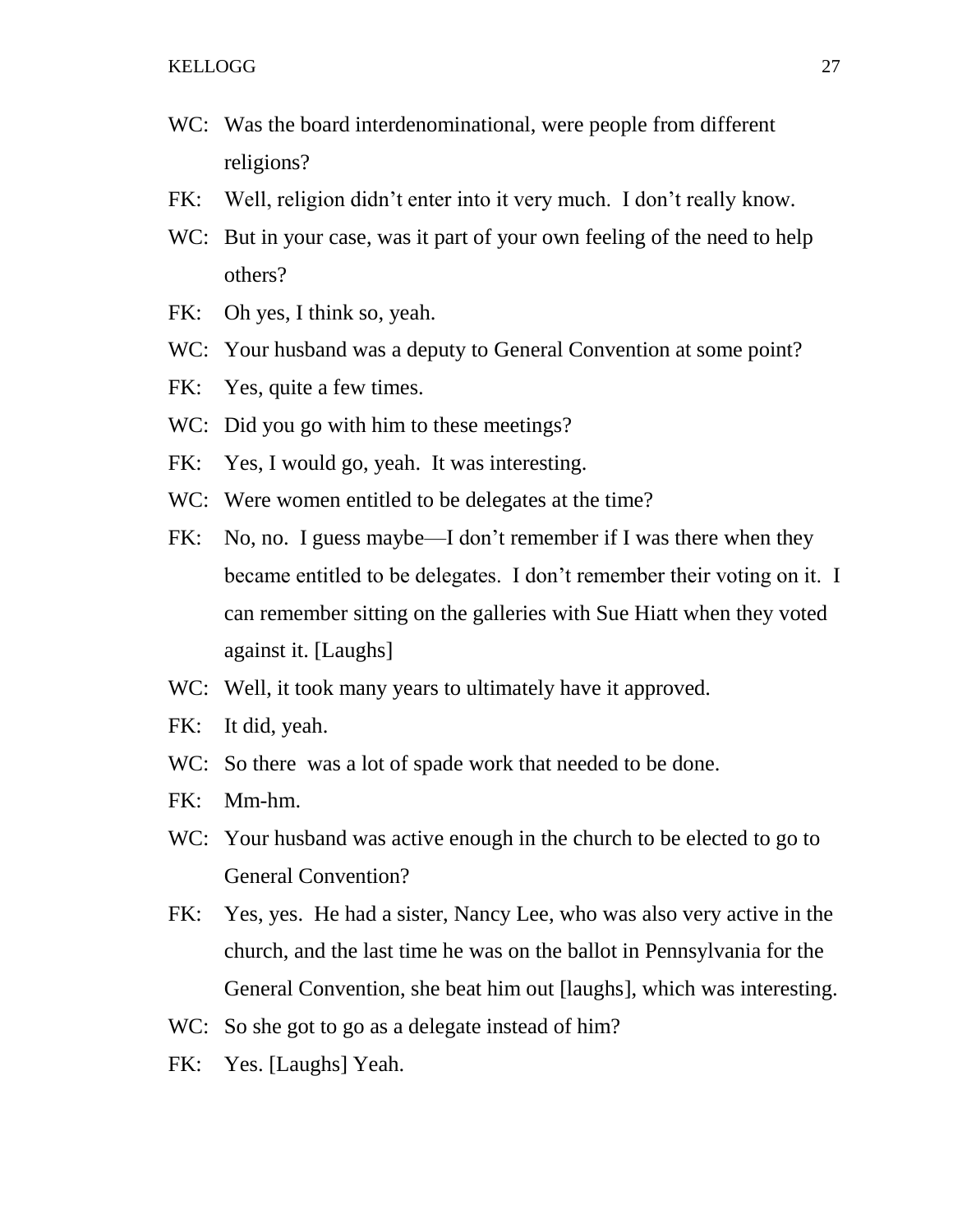- WC: Your husband at that time was working for Morgan Lewis, is that right?
- FK: Yes, he was a partner, yeah.
- WC: He stayed there for about 20 years or something, if I'm not mistaken?
- FK: At least that, yeah.
- WC: Did Morgan Lewis have any woman attorneys at that time, as far as you know?
- FK: I don't think so. [Laughs] The head of the firm now is a woman.
- WC: That's true.
- FK: Yes.
- WC: So you've been a parishioner at Saint Peter's for many years.
- FK: Mm-hm.
- WC: How did that happen?
- FK: Well, the Church Without Walls would have a potluck on a Saturday evening once a month, and then I would go with Hal the next day to Saint Peter's, and I really—
- WC: He was a parishioner at Saint Peter's?
- FK: He was a parishioner there. And I really liked Saint Peter's. I made some friends there, and I liked the clergy so much that I really began realizing that, you know, I'd be very happy there. And so, the Church Without Walls had a meeting, a special meeting, to talk about our future, and we asked Jack Shepherd to be our facilitator. Do you know who Jack Shepherd is?
- WC: No, tell me.
- FK: He's a priest. He's still living, but he's kind of old. And a very interesting man. He married a black woman—he's white—who had, I think it was, eight children, all black, and [he] adopted all of them.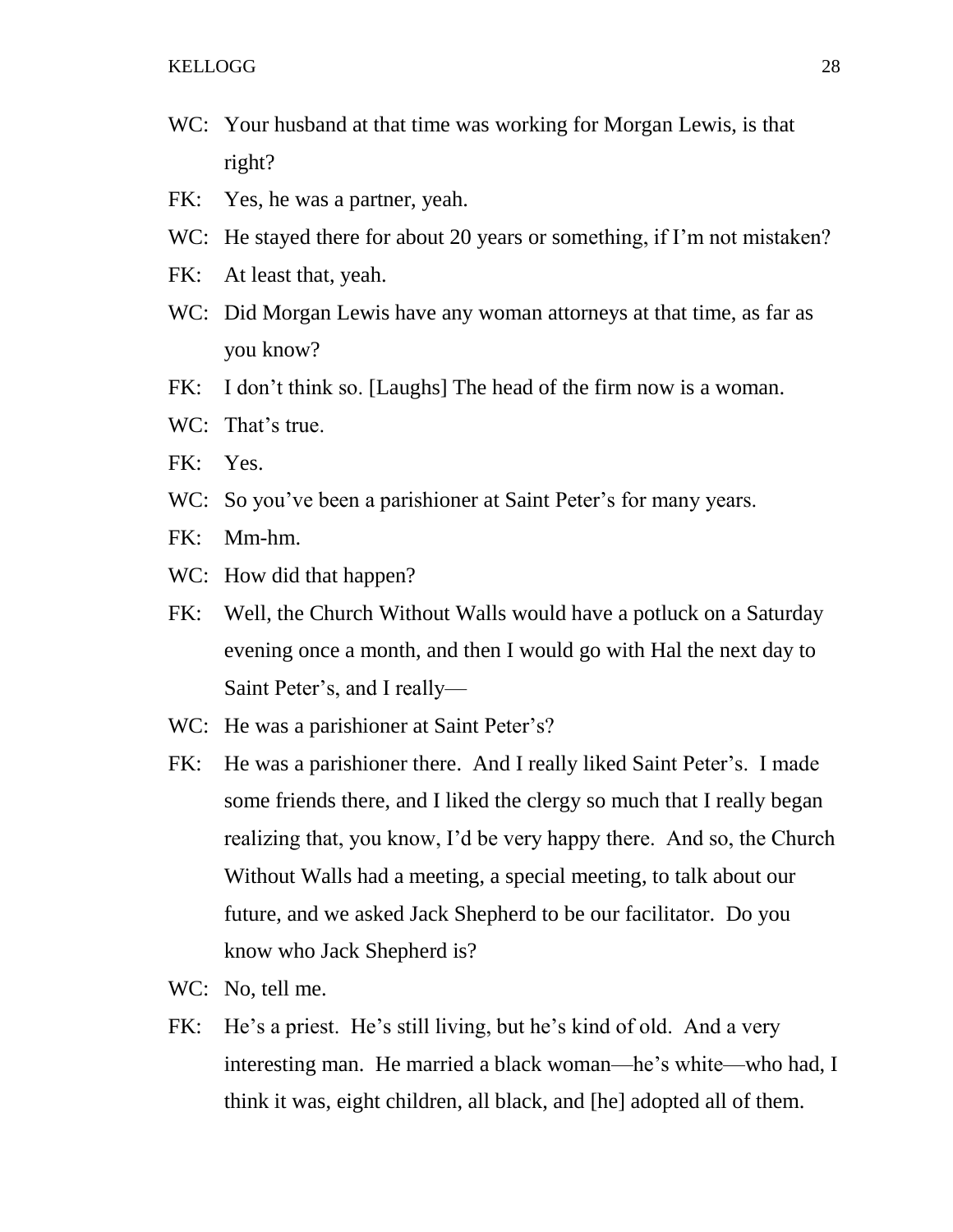- WC: He did?
- FK: Yeah. Just a wonderful man! He's kind of a man for all seasons. He could do everything, and so many of those kids he taught how to do different skills that—
- WC: Now, was he connected to Saint Peter's some way?
- FK: No, he wasn't. Why did I get into Jack Shepherd? Oh, well he was the facilitator for the Church Without Walls -- to talk about future. And I can remember at that meeting saying that I would be happy to join a congregation and not have the Church Without Walls, and so we all ended up deciding that it was time to close up shop.
- WC: Now, were you living in Center City at that time, in Society Hill?
- FK: I guess I was. [No, we were at Foulkeways.]<sup>1</sup>
- WC: I guess my question was, how did your husband decide to go to Saint Peter's?
- FK: Well, when he—yeah, we did live in the city for 20 years, so we were living there when he became a member of Saint Peter's.
- WC: So that was a local church, it was near your house?
- FK: Yeah. Yeah, very near it. [Laughs] And I'm not sure if we moved out here before when I started going to Saint Peter's.
- WC: Saint Peter's, of course, in Society Hill, is in the middle of that neighborhood which was redeveloped in the 1950s.
- FK: Right.

 $\overline{a}$ 

- WC: Did you move in there because of the redevelopment?
- FK: The reason we moved in there, we had a good architect friend who had gone to Harvard architectural school, and he used to see Hal at lunch; they became friends. And he often would say to Hal, "I'd like

<sup>&</sup>lt;sup>1</sup> Added after the fact at the request of the interviewee.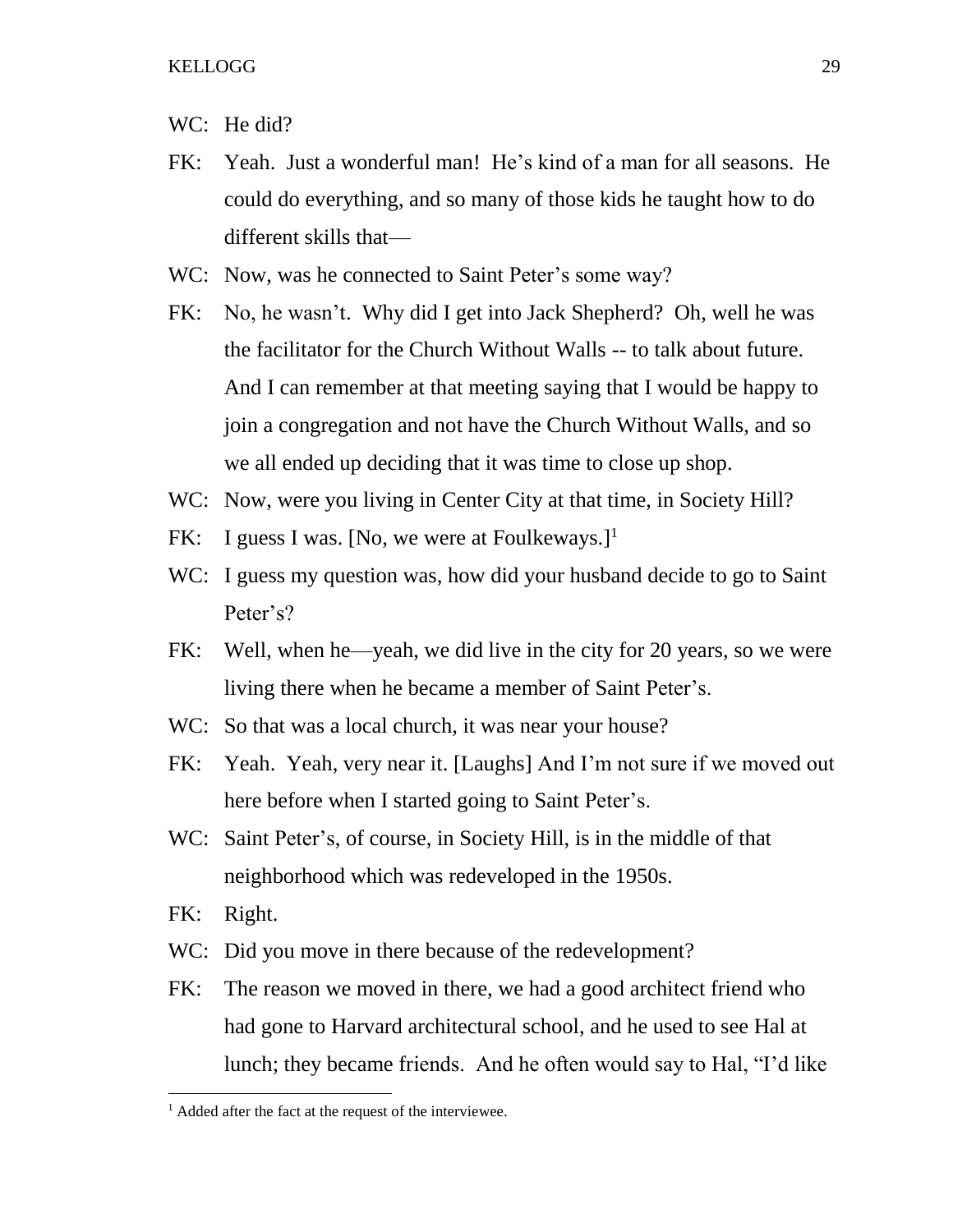to build you a house in Society Hill." [Laughs] And so Hal began thinking, "Maybe this would be a good idea." So we were able to buy this lot, which happened to be right across 3rd Street from Saint Peter's Church, and build a contemporary house there. And we really weren't ready to move into the city, so we rented it out for about three years before we moved and sold our Bryn Mawr house. So I guess maybe it was after we moved that Hal started going there. I don't remember the details.

- WC: Well, it makes sense.
- FK: Yeah.
- WC: Did you like living in Society Hill?
- FK: Very much, yeah.
- WC: It's a beautiful neighborhood.
- FK: Oh yes, it was so nice. You could walk everywhere, and I used to bicycle around a lot. I was on the board of Episcopal Divinity School, which was in West Philadelphia. And they eventually merged, you know, with the Cambridge School.
- WC: Yes.
- FK: I used to bicycle out to meetings there.
- WC: So that would have been at Philadelphia Divinity School, at that time?
- FK: Yes, that's right.
- WC: And they merged with the school in Cambridge and became—
- FK: That's right, yeah.
- WC: —the Episcopal Divinity School. How did you come to be on the board of the Philadelphia Divinity School?
- FK: Hm. Oh, I'm not sure. I think I knew the dean fairly well. I can't remember his name right now.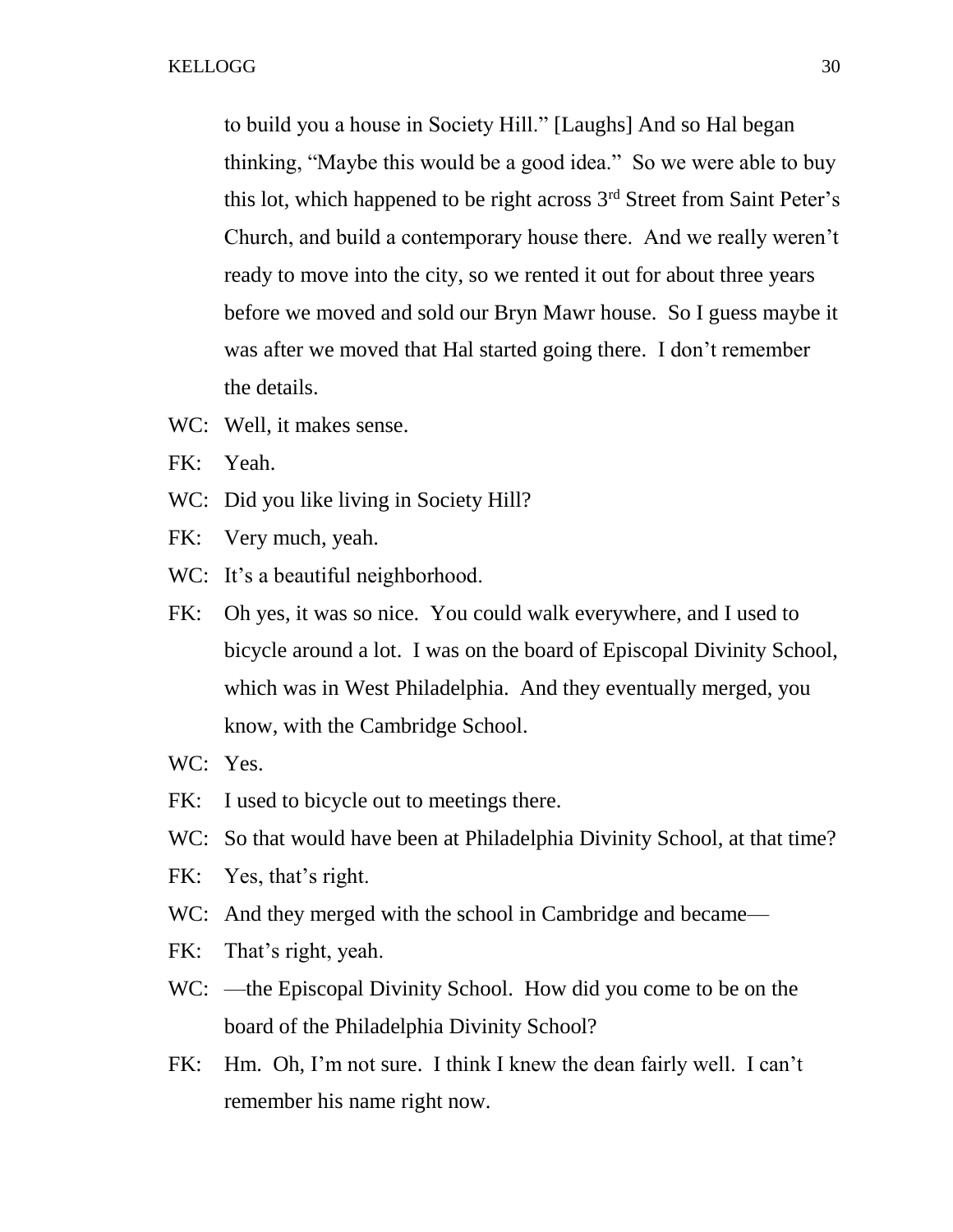WC: Well we can look that up.

FK: Yeah. [Laughs]

- WC: What do you remember about your service on the board, issues that came up? Were you on the board when the decision was made to explore a merger?
- FK: Yes, yes, and I remember voting for that.
- WC: You favored that?
- FK: Yes. I don't remember much else about it.
- WC: It took quite a few years for that merger to ultimately be pulled off.
- FK: Yes. It was quite a job.
- WC: Five or six.
- FK: Yeah.
- WC: Does the name Daniel Stevick mean anything to you?
- FK: A little bit, yeah.
- WC: He was a professor at the Philadelphia Divinity School.
- FK: Yes. And revered, I think, yeah.
- WC: And helped to create the conditions of the merger.
- FK: Right.
- WC: When PDS left and went to Massachusetts, how did you feel about that?
- FK: Well, I felt it was good.
- WC: Okay.
- FK: Yeah.
- WC: So, Jack Shepherd, then; you were talking about him. He was a priest in the diocese, and he was part of Church Without Walls.
- FK: Yes.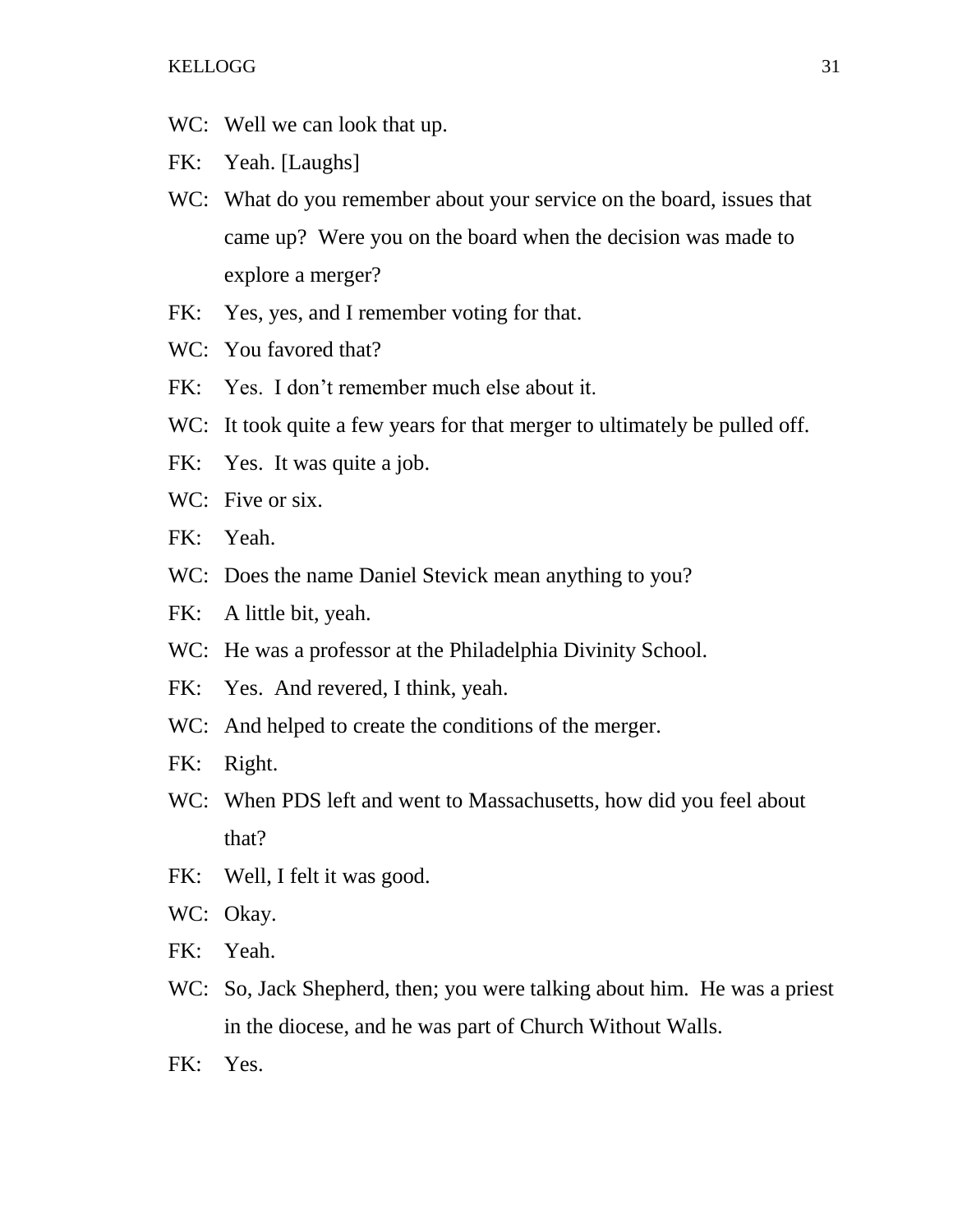- WC: And you got to know him through that capacity? Who were the people at Saint Peter's at that time running the church?
- FK: The current rector. Well, no, early on it was—names are, I'm not doing well on names today.
- WC: I don't remember names, too.
- FK: [Laughs]
- WC: It's not important.
- FK: Well, the rector when Hal first started going there didn't appeal to me particularly.
- WC: So, if I just add up all of the volunteer work you did, chair of the Pennsylvania Prison Society, member of the board of Philadelphia Divinity School, founding participant in Church Without Walls. You were very active in a whole range of organizations.
- FK: Mm-hm. Yup.
- WC: What made you want to do those things? You have several children.
- FK: Well, by then the children were pretty grown, so. Yeah, one thing I was a founding member of was [laughs] Philadelphia Citizens for Children and Youth.
- WC: Okay.
- FK: And I had been on the, advisory committee, I think they called it, at the School of Social Work at the University of Pennsylvania. I had a very good friend, Lucy Sayre, who was a Presbyterian, who—she was very able and did a lot, was on all kinds of things. I think it was because of Lucy that I got onto that University of Pennsylvania board, or advisory board.
- WC: The advisory board to PCCY?
- FK: To the School of Social Work.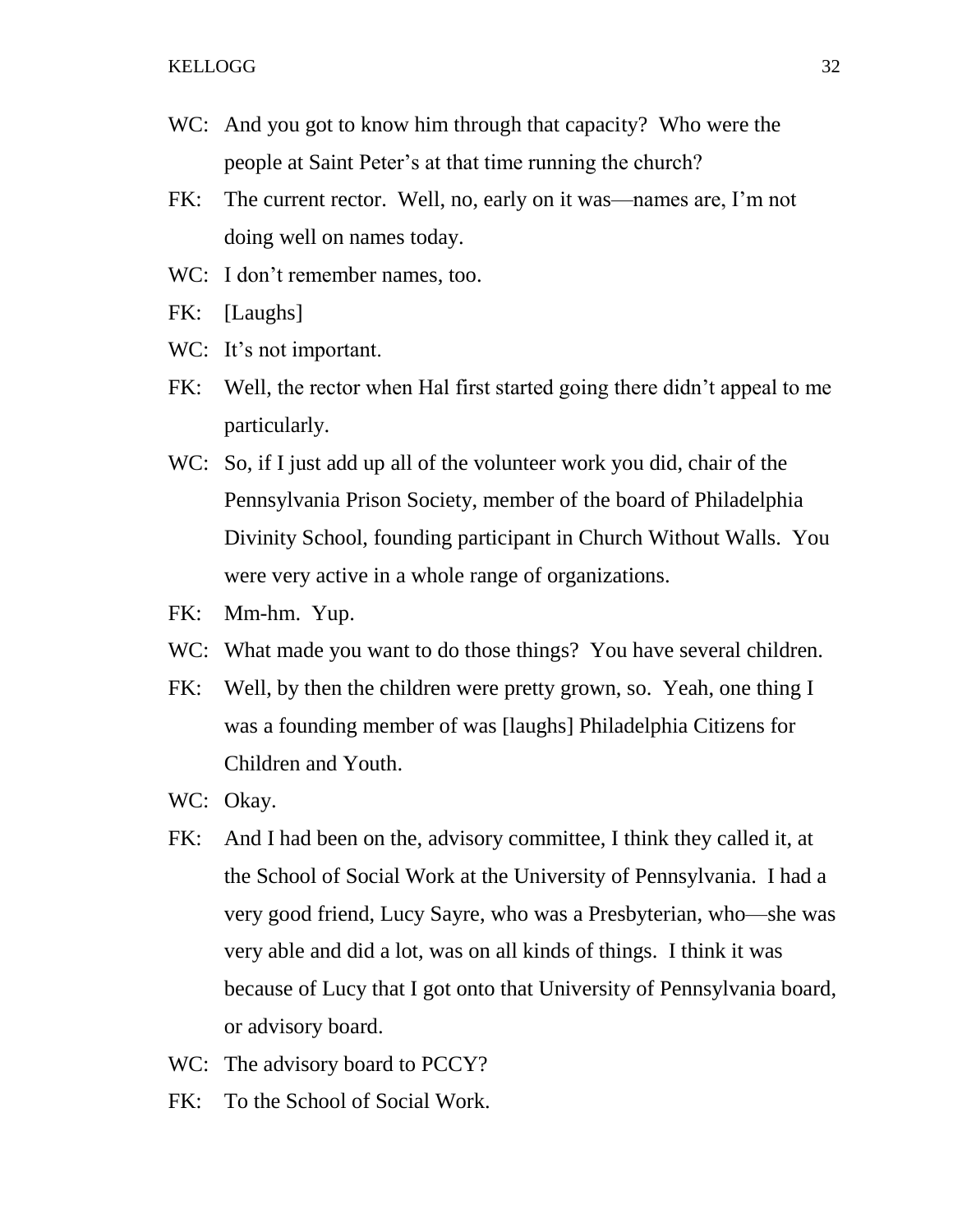- WC: So you were on the advisory board of the School of Social Work?
- FK: Yeah. That was very interesting. I learned a lot. [Laughs]
- WC: Was this before or after you took the course with Howard Mitchell? Do you remember?
- FK: I think it would have been after, yeah.
- WC: So, what attracted you to this activity, being on the board of the School of Social Work?
- FK: Well, social work was something that I was interested in, and if I had my life to live over again, I think I would have gone to a social work school, yeah.
- WC: And were there particular issues or problems that you remember the School of Social Work addressing in those days?
- FK: No, no, not really.
- WC: So tell me about PCCY. You helped get that started?
- FK: Yes. It's still going on.
- WC: Oh, yeah.
- FK: Hm, my memory isn't doing very well on that. There were a fair number of organizations that were serving children and youth, which were important to the city, and so, yeah.
- WC: Many of these organizations worked with the growing minority population in the city.
- FK: Mm-hm, yeah.
- WC: Oh, my goodness!
- FK: What is it?
- WC: Hi, Emily.
- [End Part 2/Begin Part 3]
- WC: How many children do you have?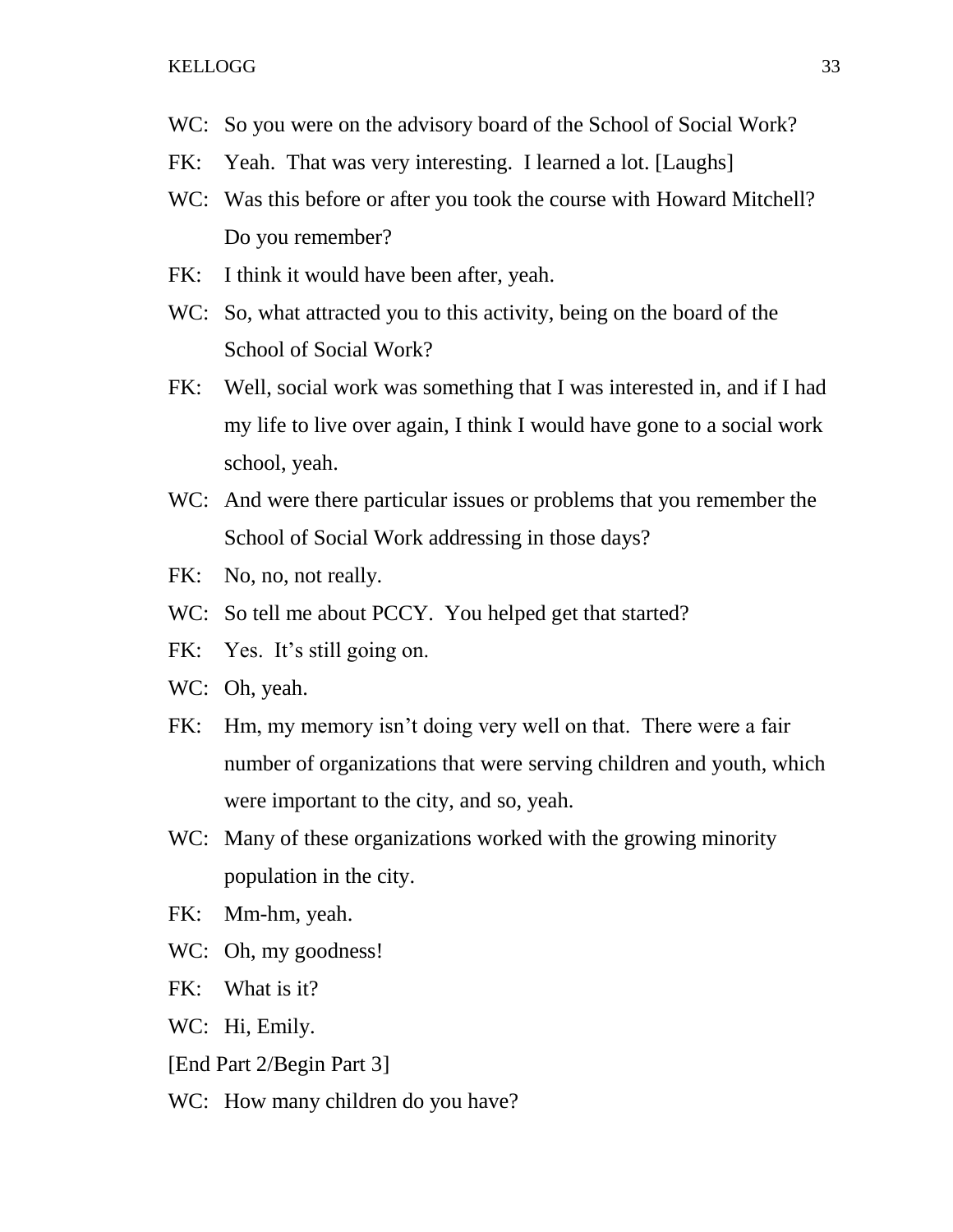- FK: Five.
- WC: Five children.
- FK: Yeah.
- WC: And tell me their names, and tell me a little bit about each of them?
- FK: Jane, Elizabeth, or Liz, we call her, and Molly, David, and Tom—or, Tom and David; David is the youngest.
- WC: And what do they do?
- FK: Well, Jane is now retired, lives up in New Hampshire. She was an elementary school teacher. And Liz, who is in Portland, Oregon, is a school psychologist. Molly, who lives the closest, she lives in Mt. Airy—oh, to go back, both Liz and Molly have female partners. Now, Liz was married and had three children, and Molly was married briefly and has a son who was—whose father is African American, who was born out of wedlock, so interesting.
- WC: Times have changed from when you were a girl.
- FK: [Laughs] Yes. Yeah, I was so glad none of the grandparents were, none of my or Hal's parents, were around. And then Tom, our oldest son, lives up west of Allentown, and builds custom-made bicycles.
- WC: Well, you had been a bicycler all your life, so they didn't fall far from the tree.
- FK: Well, he got it more from his younger brother, who did a lot of bicycle racing, and really serious bicycling. And then David, the youngest one, the bicyclist, has his own business of—he lives in Providence, where he met his wife, at Brown, and he majored in economics, and has his own business advising people on economic issues, and has done very well with that.
- WC: Where did they go to school, your children?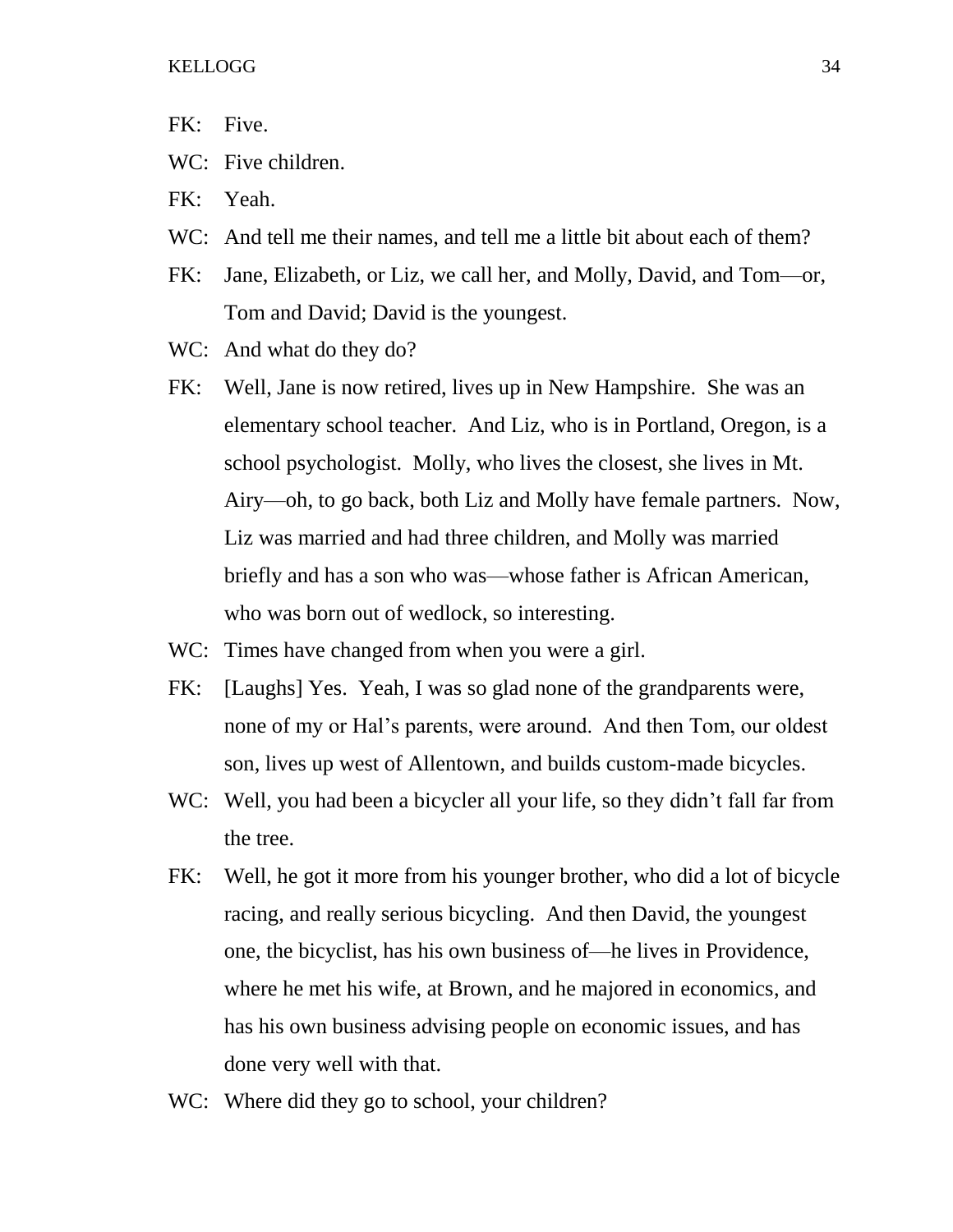- FK: Let's see. Jane, our oldest one, was not a very good student at Shipley, so she went off to the Masters School in Dobbs Ferry, New York, and she went from there to, hm. I can't think of the name of it. It's a teacher's college in suburban Boston.
- WC: Suburban Boston?
- FK: I think suburban, yes.
- WC: Simmons, perhaps?
- FK: Not Simmons, not Simmons.
- WC: Near Boston. Wheelock?
- FK: Wheelock, good for you! [Laughs] And Liz started off at St. Louis, at—hm.
- WC: She went to St. Louis for college?
- FK: For college.
- WC: Washington University?
- FK: Yes, yeah.
- WC: In St. Louis.
- FK: And she didn't stay there very long, because she was in love with somebody at Yale. [Laughs]
- WC: Had she gone to Shipley, too, or not?
- FK: Yes, she had. She graduated from there. And so she transferred to University of Massachusetts, where she got her degree. And she did marry the Yale man, and they had three wonderful children, and lived in Portland, Oregon, when she became a real runner. She runs long distances, still. One of her women running friends somehow drew her away from her husband, and she was attracted to her for a while.
- WC: Is she one of the women who have a female partner now, is that right?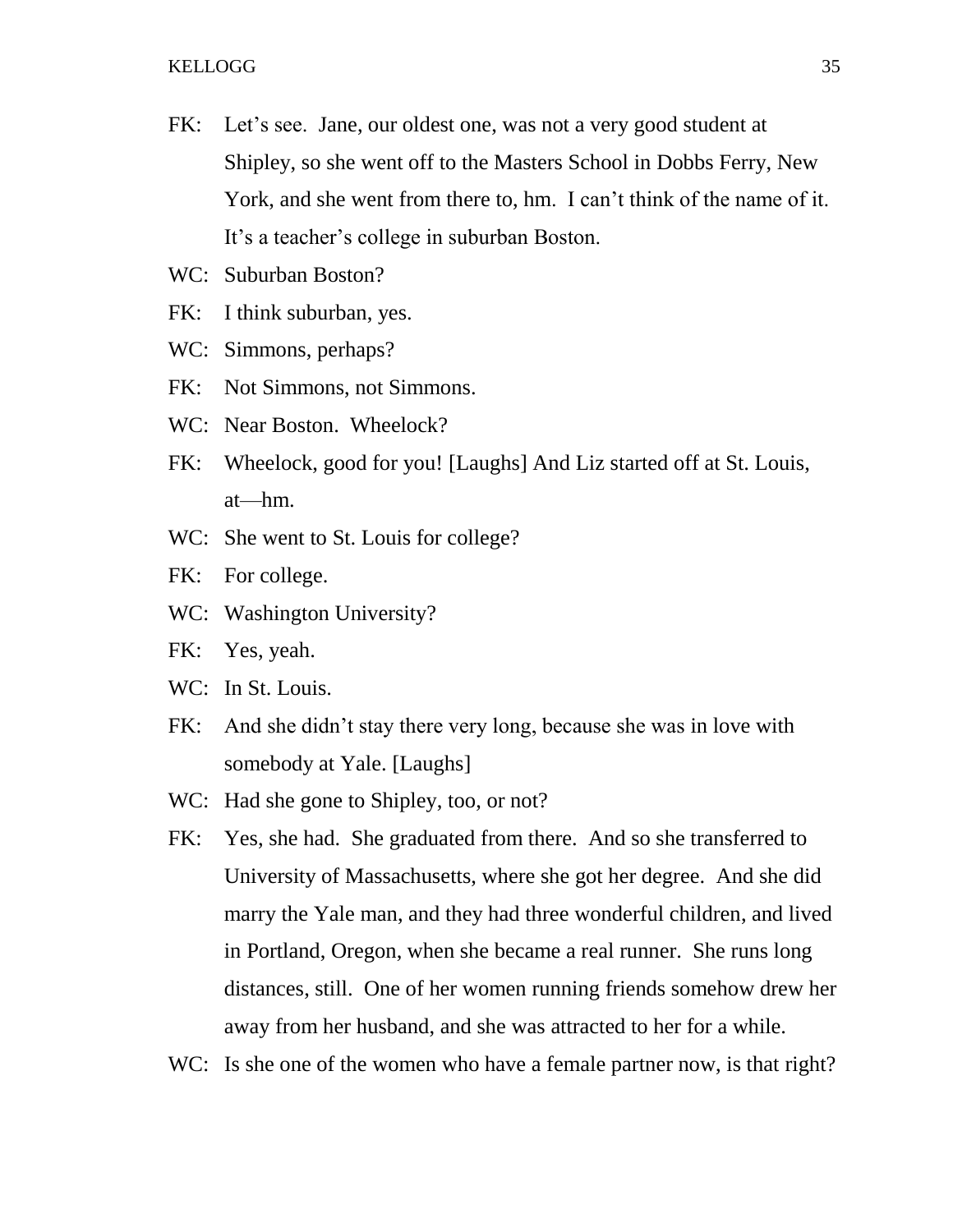- FK: Yes. Fortunately, she didn't stay with that woman. We didn't really like her very much. She has a female partner now that we like very much. And I think when she originally left their father it was very hard for the children, particularly the youngest, who was I think only fourteen, but I think by now they're okay. And then, you want me to go down the line?
- WC: Yes, go down the line.
- FK: Tom, who builds custom-made bicycles up near Allentown, is doing very well with that business. He bought an old farmhouse and barn, and lives in the farmhouse and his shop is in the barn. He has one man working for him. And his wife is a nurse. And she was divorced, and so Tom had two stepdaughters who have now grown and are leading their own lives. And then they had a daughter who is a high school math teacher up in Vermont, who is not married. And then David, our youngest, who went to Brown, met his wife at Brown, and they have two children. And Dave has his own business, works out of his own house, advising people on, small companies on financial matters.
- WC: When you were raising your children, you were living in the suburbs? This was before you moved?
- FK: Yes.
- WC: To Society Hill. Did your children go to Redeemer with you? Was religion something that—?
- FK: Yes, they did. Well, I don't remember details about that. I know Hal and I taught Sunday school for a while. But our son Tom is the only one that really attends church regularly now. And he goes to a Lutheran Church, which isn't too different, really, so.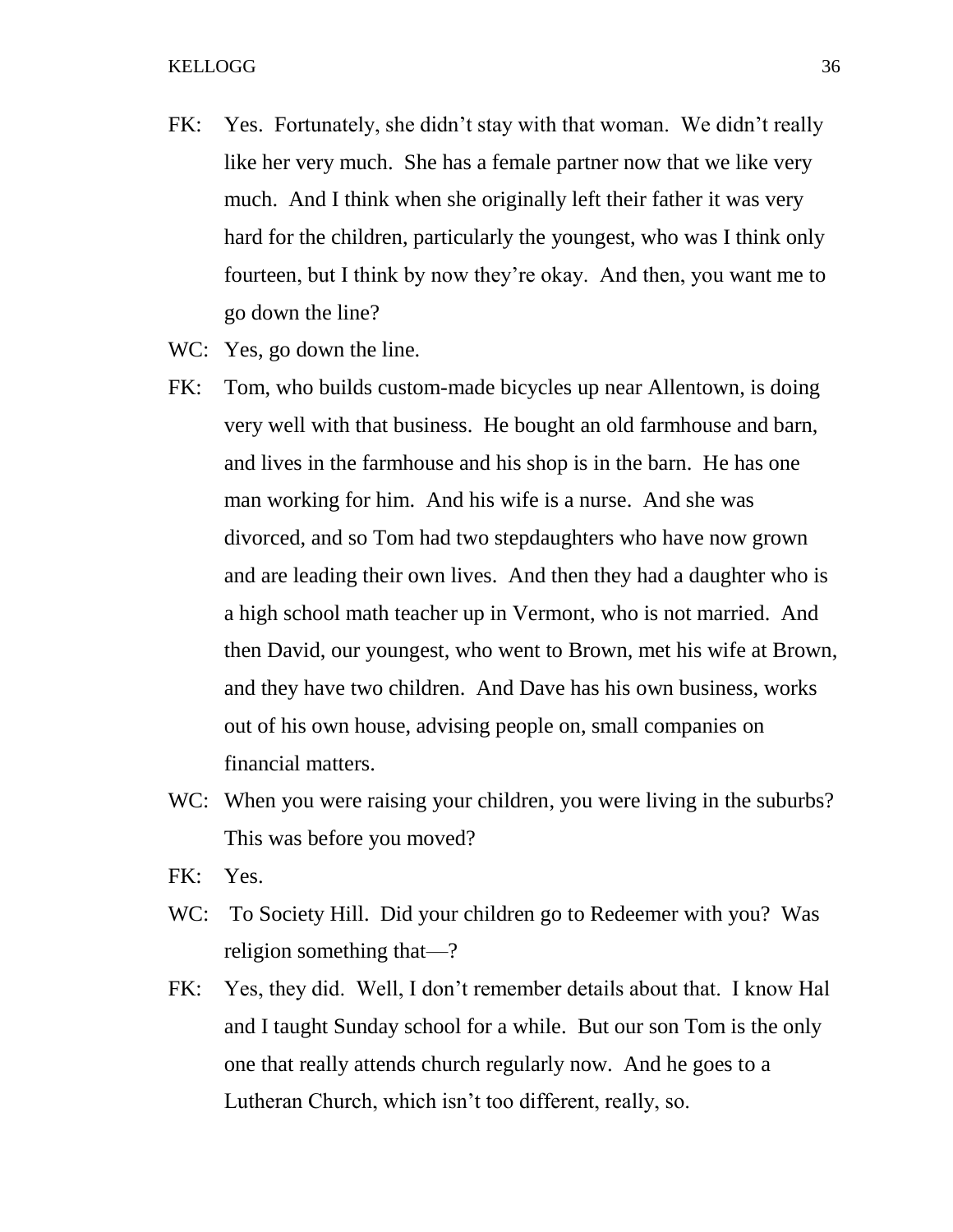- WC: Well, the Lutherans and the Episcopalians have essentially worked out an arrangement whereby they collaborate.
- FK: Yes, yes.
- WC: Very close. The Diocesan Archives are at Lutheran Seminary.
- FK: Yes, right. [Laughs]
- WC: You raised five children. Your daughters went to Shipley; your sons went to—?
- FK: Well, they went to Episcopal Academy for a while, then I'm not sure about Tom. Tom went away to boarding school to Millbrook, in Millbrook, New York, and then from there to college.
- WC: Is that the one who went to Brown?
- FK: No, he went to University of Rochester.
- WC: Okay.
- FK: And then David went to Episcopal for a while, and then I became—it just wasn't our kind of school, somehow. And I can remember going over to Germantown Friends and meeting with the admissions director, and then I guess they had to get—see, I don't remember the details, but they probably had to see David and get his academic records. But anyway, he ended up going there, and then—
- WC: Oh, he went to GFS?
- FK: Yeah, and that was a very good experience for him, so.
- WC: Well, you grew up, or your children grew up, at a time when the world was changing and women were beginning to become more active outside the home.
- FK: Mm-hm, right.
- WC: Was that the case with you? It would appear so, because you were so active in so many organizations.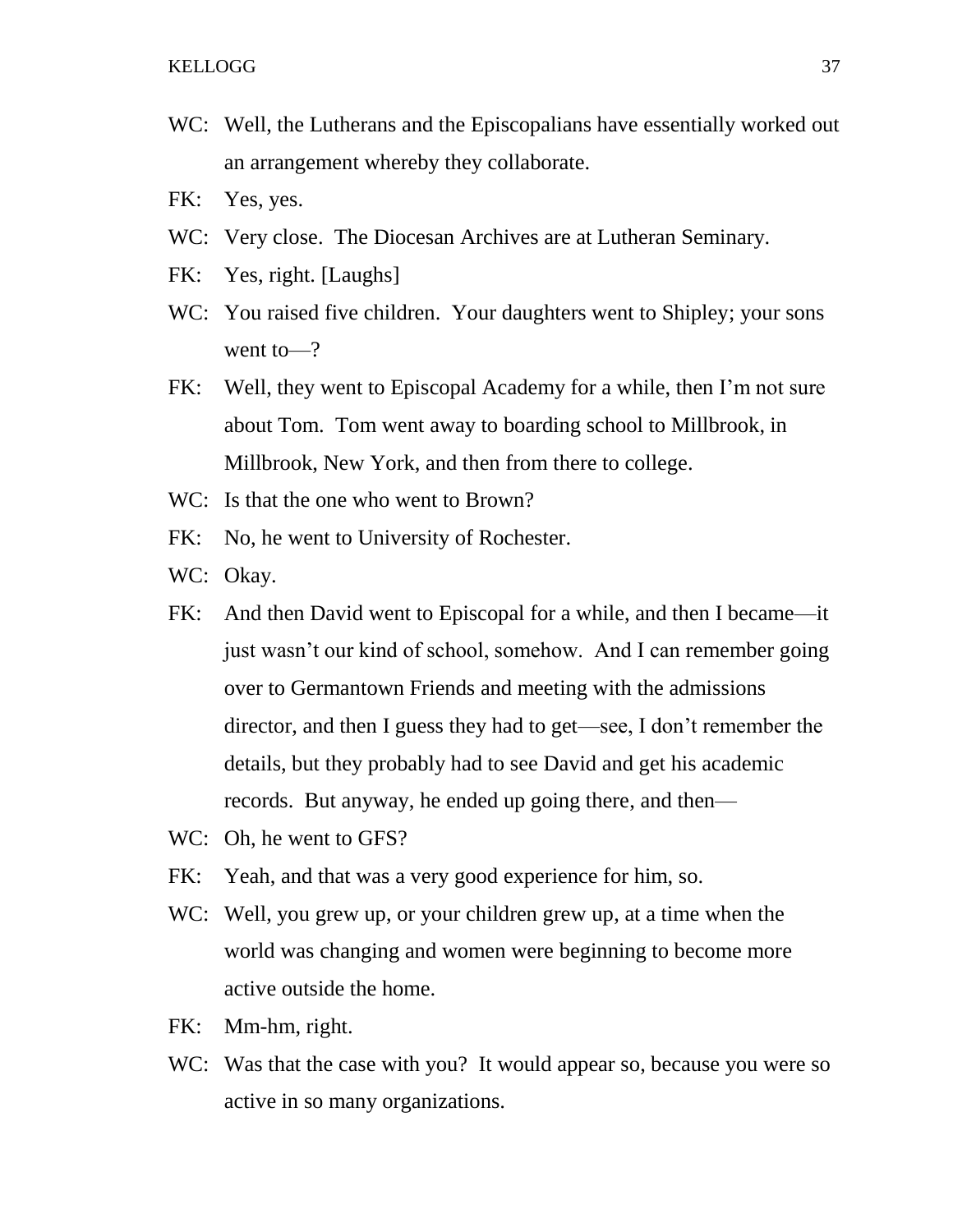- FK: Well, it was all volunteer, of course.
- WC: True, but time-consuming.
- FK: Yes, yeah. Mm-hm.
- WC: So you felt it was important to be both in the home and outside?
- FK: I think so, yeah. I can remember quite well, it was soon after David went to Germantown Friends School that he broke his leg playing around in the school cemetery. [Laughs]
- WC: Yeah, right, I can picture it.
- FK: Yeah. [Laughs] Playing touch football. And anyway, so he had to be in a hospital bed in our living room for quite a while, with what they call a broomstick cast. He had it kind of between his legs. And he would take my phone messages, and [laughs] it was an interesting time.
- WC: The private schools that your children attended were all excellent schools.
- FK: Mm-hm.
- WC: They changed so much, however, over the last 50 years.
- FK: Yes.
- WC: You have great-grandchildren now, is that right?
- FK: Nine.
- WC: Nine great-grandchildren?
- FK: Well, yes, two steps. Tom has two stepchildren, so yeah.
- WC: And the family is spread out all over the country?
- FK: Yeah.
- WC: Well, I can appreciate that.
- FK: You have it in your family, too?
- WC: Yes.